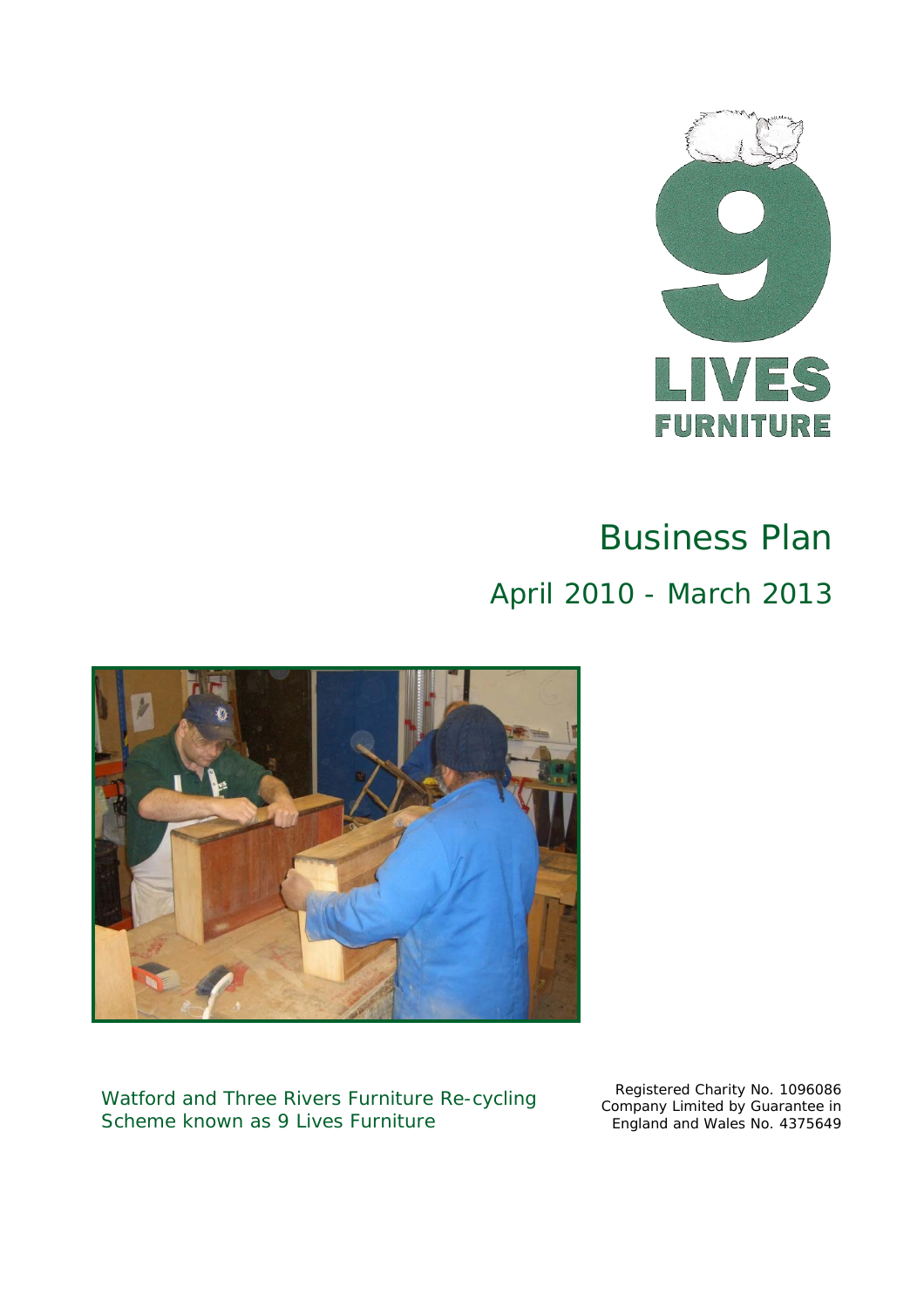#### Section 1: Executive Summary

Watford and Three Rivers Furniture Re-cycling Scheme, trading as 9 Lives Furniture, is a registered charity (charity number 1096086) and company limited by guarantee (company number 4375649).

9 Lives Furniture was set up in 2003 to help disadvantaged people in need, suffering hardship or distress. It provides training and work placements for people with learning disabilities and mental ill health. It collects, refurbishes and distributes quality household goods, at subsidised prices to people identified as most in need by other local charities and agencies.

Our primary areas of operation are Watford and Three Rivers and we have a pilot scheme running for expansion into Hertsmere.

#### Furniture Recycling

The charity collects quality furniture and household items, donated by residents of South West Hertfordshire, and refurbishes them where required. These items are then sold at a greatly subsidised rate to local people on welfare benefits or other restricted income, or sold at market rate to provide income for the scheme.

Since opening to the public in 2004, 9 Lives Furniture has provided over 17,600 items / sets of furniture to over 4,600 families or young people.

The environmental benefit of the scheme is that to date 380 tonnes of bulky waste has been diverted from landfill sites and been re-claimed for use.

#### Training and Work Experience

9 Lives Furniture has identified local groups to work with on its training and support programme enabling local unemployed people recovering from mental ill health and people with a learning disability to improve their skills and self esteem.

Since opening over 350 students have attended courses and 33 either moved into paid employment or into further education.

#### Management

The current trustees, who are directors for the purposes of company law, are:

| <b>Irvin Cohen</b> | (Treasurer/Secretary) |
|--------------------|-----------------------|
| Lorna Cunningham   |                       |
| Deborah Durkin     | (Chair)               |
| Rosemary Hadfield  |                       |
| Albert Perahia     | (Charity Secretary)   |
| Dolly Torkilsden   |                       |
| Pat Walton         |                       |

None of the trustees has any beneficial interest in the company. All the trustees are members of the company and guarantee to contribute £1.00 in the event of a winding up.

Day to day running of the organisation is delegated to the following staff:

| Manager               | Marie Frost                         |
|-----------------------|-------------------------------------|
| Team Leaders          | Donna Moriarty and Vanessa Troll    |
| <b>Drivers</b>        | Lyndon Griffiths and Daniel Leonard |
| Tutor (Refurbishment) | Robin Mursell                       |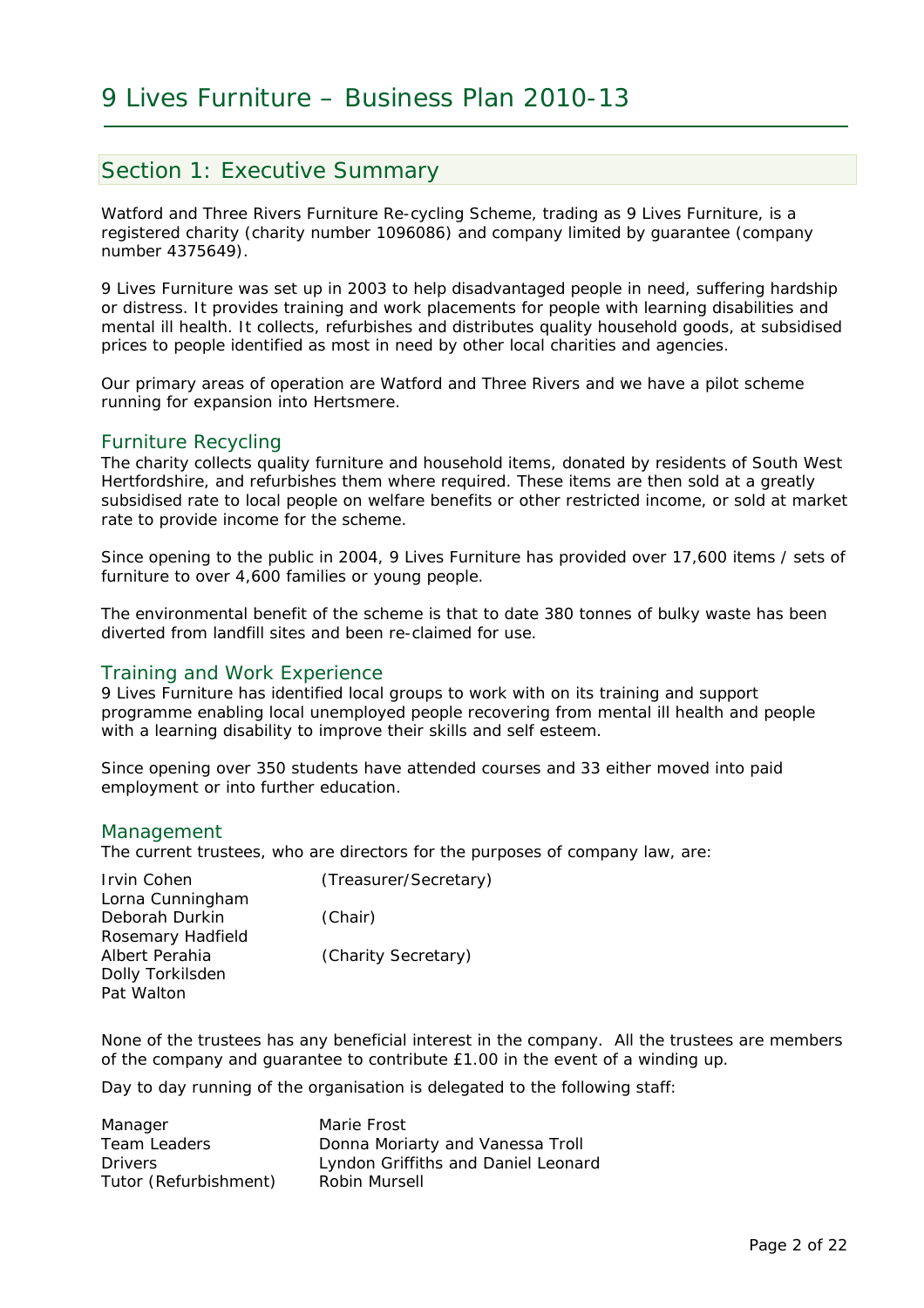The trustees and staff have a wide range of experience in business, finance, charity work, education, mental health, social housing and the relief of poverty that brings great benefit to the operation of the charity. Trustees meet six times a year, including an annual strategy meeting.

#### Market

9 Lives Furniture's business is focused on people in greatest need - older people, families and young people on low incomes, people leaving care or hospitals, refugees, people experiencing marriage breakdowns or house fires, people setting up home for the first time and exoffenders restarting their lives. Those on means tested benefits receive a 50% discount on the ticket price. Many of our customers are referred to us by the local Councils, housing departments and Citizens Advice Bureaux (CAB).

Our training and work experience placements are focused on adults with learning disabilities or recovering from mental ill health. They are referred to us by local day centres and mental health organisations and the local CVS.

9 Lives Furniture has a unique blend of services in the Watford and Three Rivers area. There are other charities in the area that include furniture within their shops and other training providers who provide courses for the same clients. We try to complement and work with other local services wherever possible. 9 Lives Furniture also works and shares best practice with similar organisations in other parts of the UK through the Furniture Re-Use Network and informal networking.

#### Financial Projections

9 Lives Furniture had a small positive balance in 2009/10 and is budgeting for a similar position for the next three years.

Our objective is to make the furniture recycling business self-sustaining in 2012 and on an ongoing basis whilst continuing to rely on statutory and grant income for the majority of the cost of the training courses and for capital / equipment purchases.

The outline plan for the next three years is given below along with the actuals for 2009/10 (these are taken from 9 Lives Furniture's own records – the formal year end accounts are being prepared).

|                                | 2009/10<br>actual | 2010/11<br>budget | 2011/12<br>budget | 2012/13<br>budget |
|--------------------------------|-------------------|-------------------|-------------------|-------------------|
| Furniture sales & other income | 83,711            | 77,580            | 93,620            | 102,120           |
| Grants / donations             | 35,602            | 45,540            | 40,400            | 35,500            |
| <b>Total income</b>            | 119,313           | 123,120           | 134,020           | 137,620           |
| <b>Total expenditure</b>       | $-117,331$        | $-123,108$        | $-133,960$        | $-137,460$        |
| <b>Balance</b>                 | 1,982             | 12                | 60                | 160               |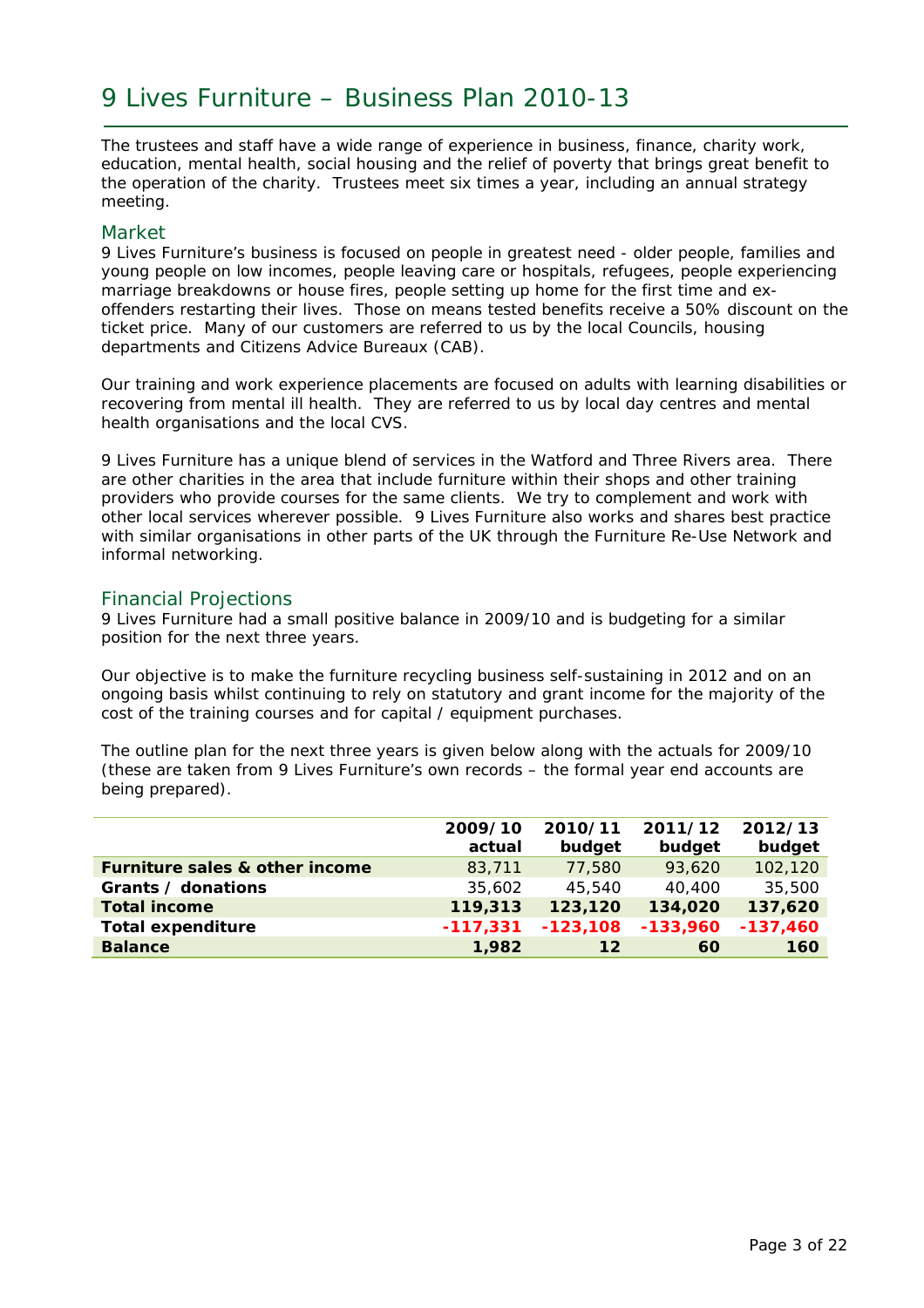### **Contents**

**Front Cover:** Students refurbishing furniture in our workshop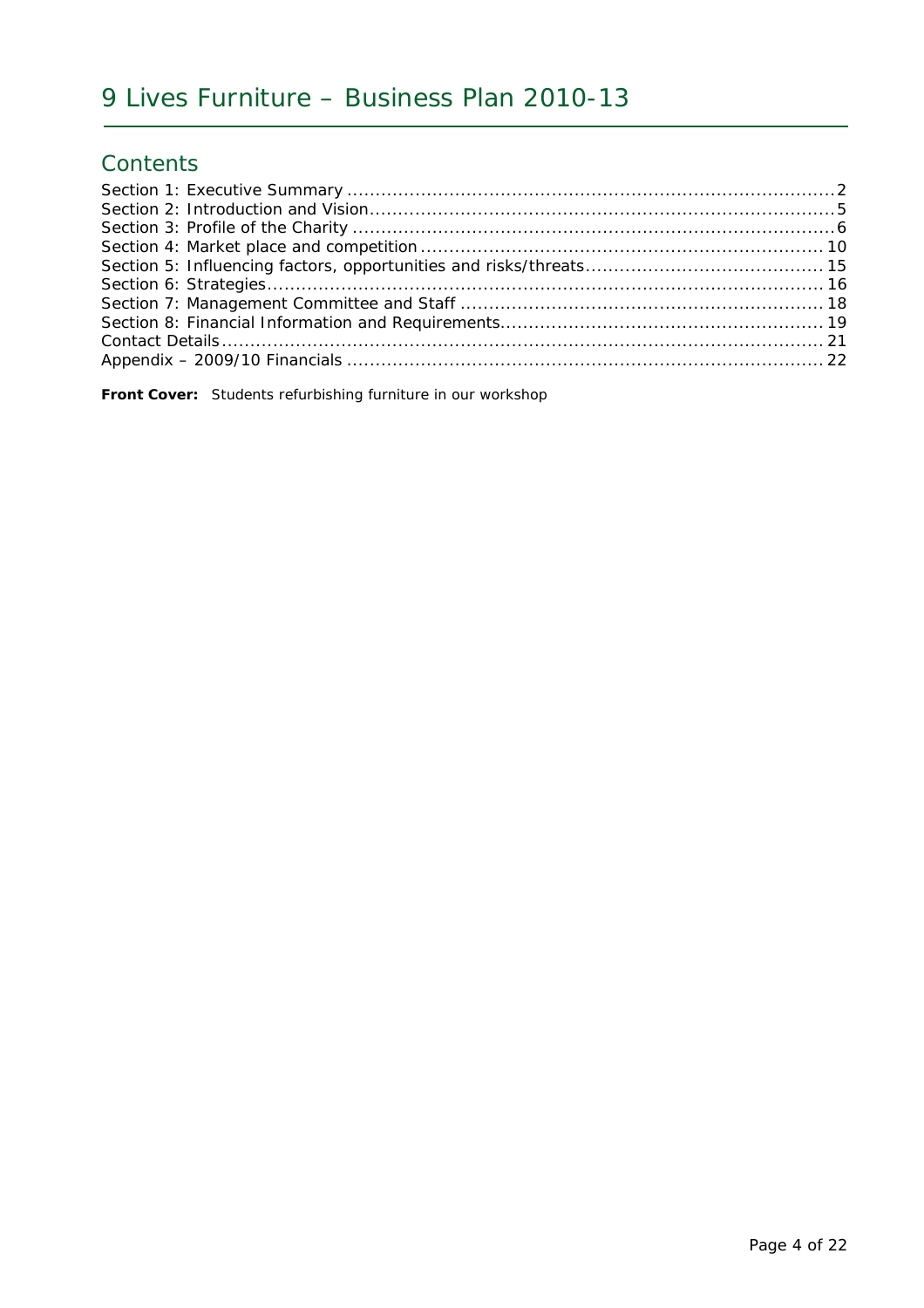#### Section 2: Introduction and Vision

This business plan covers the period April 2010 to March 2013 and addresses 9 Lives Furniture's strategy to:

- Continue and improve the services provided to those in need in the local community:
	- o Provide high quality second hand furniture and household goods
	- o Provide training and work experience opportunities for people with learning disabilities or recovering from mental ill health or otherwise disadvantaged
- Ensure the long term sustainability of the scheme by:
	- o Making the furniture recycling business self-financing
	- o Continued fundraising for training and capital expenditure
	- o Developing training income to reduce the dependence on grants for the training and work experience

### Our Aims and Objectives

#### *'Giving people and furniture a second chance'*

Our aims and objectives are to help residents of Watford, Three Rivers and surrounding areas who are in conditions of need, hardship or distress by the provision of furniture and accessories and to provide vocational training, support and work experience for those who volunteer at the scheme.

We aim to achieve this by:

- Collecting good quality, donated furniture and other household effects which are no longer required by the owners and would otherwise be destined for landfill.
- Displaying furniture and household effects so that people in need can choose from these and have them delivered to their homes if desired.
- Recruiting and supporting unemployed volunteers, specifically but not exclusively, people recovering from mental health problems or who have a learning disability. The volunteers are offered training to enable them to gain confidence and learn skills that will prepare them for work.

The trustees and staff reviewed 9 Lives Furniture's mission statement at our annual strategy session in March and made minor amendments to reflect better the focus of our activities over the next three years. The revised mission statement is given below.

### Our Mission

9 Lives Furniture opens new doors for all people with disadvantages in our community. Our services and training opportunities help people build self-esteem and confidence, provide stability and facilitate social inclusion.

We maximise the reuse of good quality furniture and prevent it from reaching landfill by supplying it to people who are disadvantaged in our society.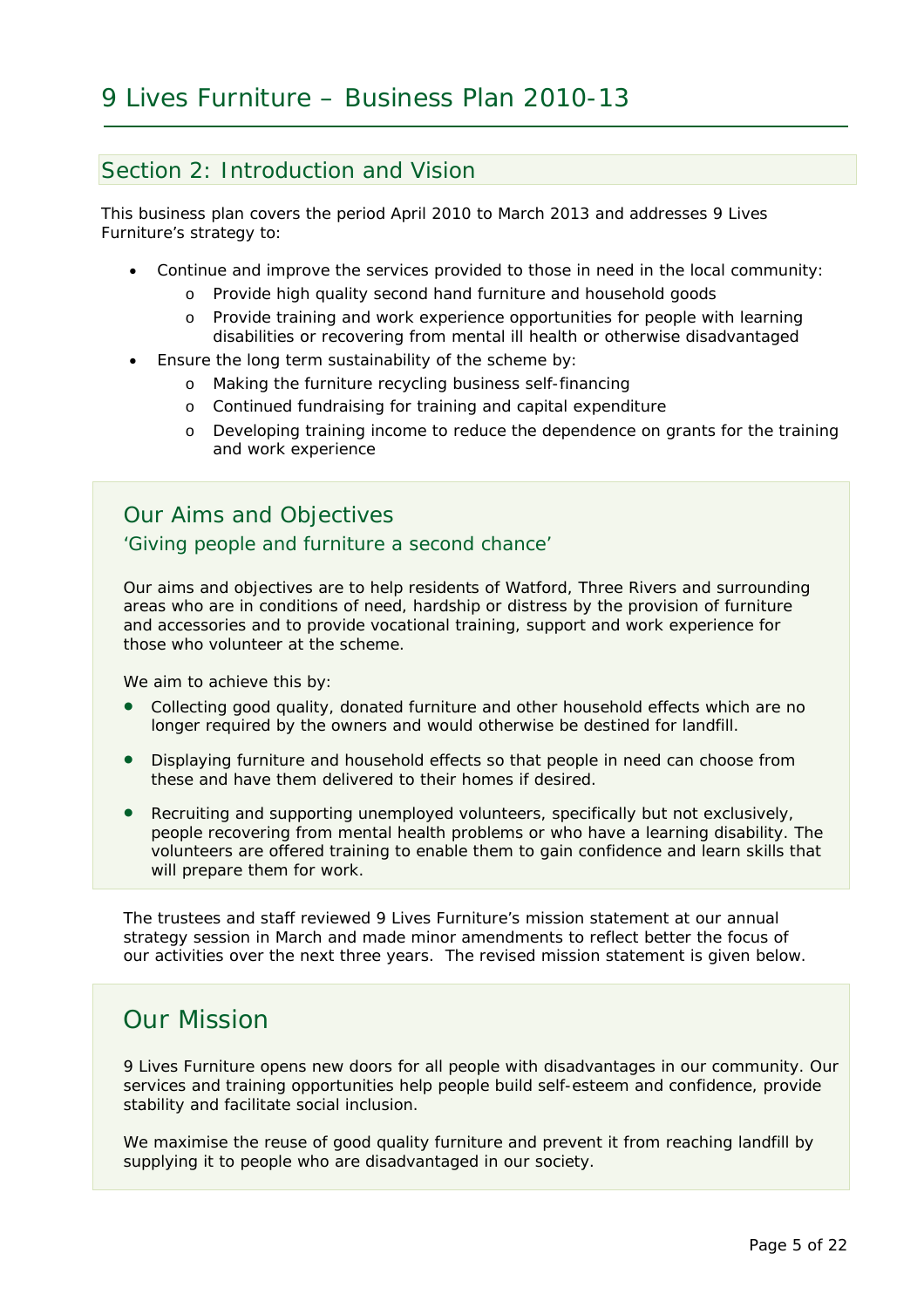### Section 3: Profile of the Charity

#### Why were we formed?

9 Lives Furniture was set up for three reasons

- 1. To keep good quality used furniture out of landfill
- 2. To provide that furniture to people suffering disadvantage
- 3. To provide work experience and training to people recovering from mental ill health and learning disability

#### Our History

9 Lives Furniture was established in February 2003 and secured premises at 25 Wharf Lane, Rickmansworth, Hertfordshire WD3 1HA in September 2003.

The building needed complete redecoration, adaptation to allow people with a disability to access, a new warehouse floor and some re-wiring. All this work was carried out before the grand opening on 14th January 2004.

9 Lives Furniture immediately started collecting donations of furniture and this was provided at low cost to anybody wishing to visit the shop and at a 50% subsidy to those claiming means tested benefits. In addition West Herts College became a partner of the scheme in January 2004 to provide training courses in subjects such as IT, Picture Framing, Upholstery, Curtain Making and French Polishing.

Throughout 2004 funding was obtained to purchase a wheelchair lift and adapt the first floor of the building to provide disabled access. This work was completed in June 2005. Funds were raised to purchase a new van with tail lift for collections and deliveries at the end of 2005.

9 Lives Furniture developed and has maintained the capability to test Portable Appliances (PAT) in line with current regulations. As such, we are one of the few local charities who can sell electrical items.

In 2006 we employed our own furniture restoration tutor / assessor who runs courses 3 days a week and also manages the restoration of donated furniture for 9 Lives Furniture by our 'graduated' students. West Herts withdrew their training courses in 2007 as they were consolidating centres and we have run our courses with our own staff, facilities and specialist tutors since then. We managed to obtain a grant to replace the equipment in our IT Suite.

2008/9 saw a great many changes in our staffing. Our Chair, Pam Handley, sadly died. Our Manager, Tania Metcalfe, left to establish her own business and one of our team leaders and a driver left. Our new team is now well established and very successful.

#### Legal Form of 9 Lives Furniture

In February 2003 9 Lives Furniture was registered as a company limited by guarantee (company registration number 4375649) and its governing document is its Memorandum and Articles of Association. 9 Lives Furniture is also registered with the Charity Commission (charity registration number 1096086).

#### Governance

9 Lives Furniture is governed by a board of directors/trustees who meets six times each year. At any time there may be up to 11 trustees. At the third and at every other Annual General Meeting the directors retire from office. Retiring directors are eligible for re-election. Decisions about day-to-day operational matters, including staffing, work planning and finance are delegated to paid staff through the Manager.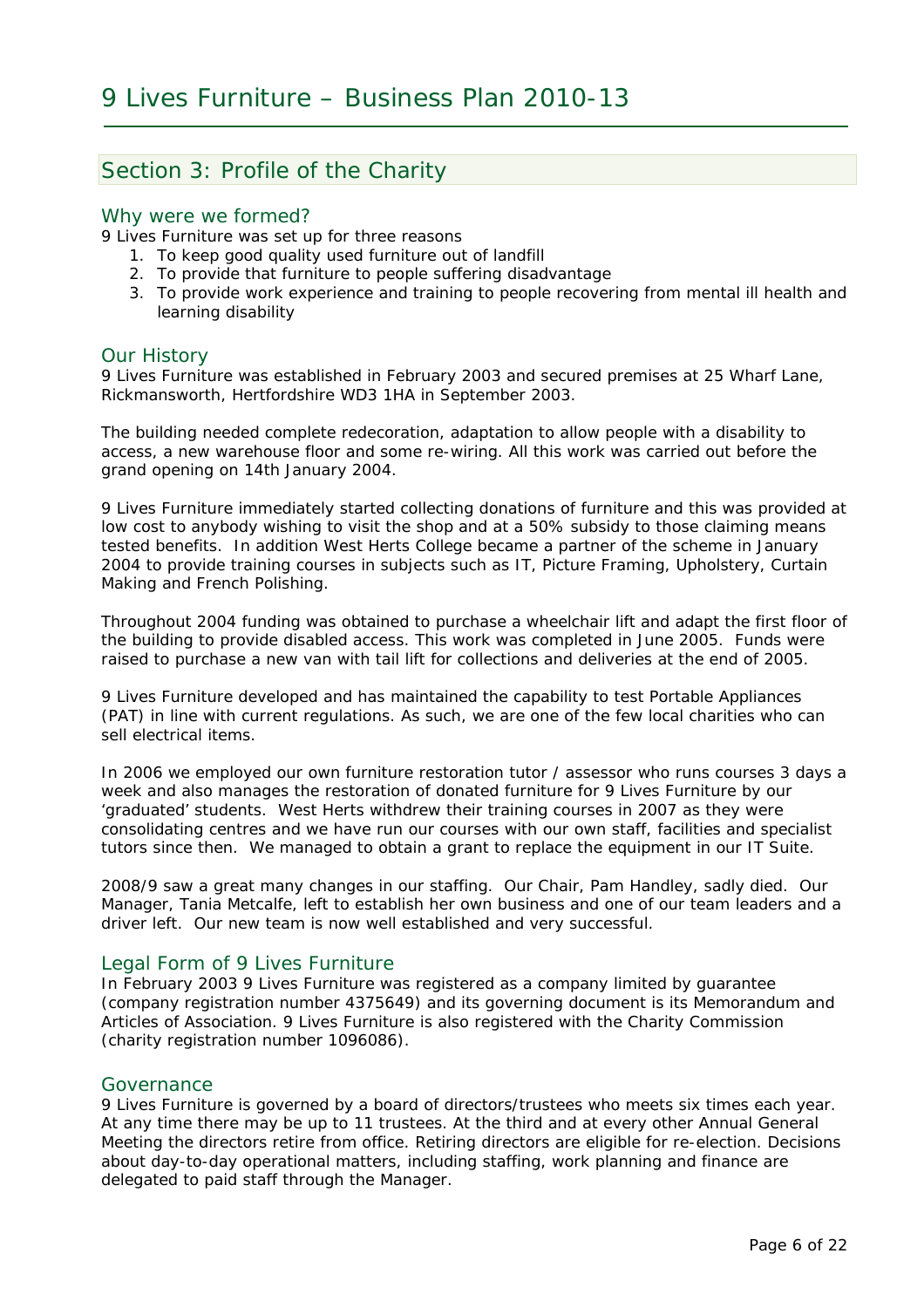#### Accommodation

9 Lives Furniture occupies accommodation at 25 Wharf Lane, Rickmansworth, WD3 1HA. This accommodation is rented from a trust, the beneficiary of which is Mrs L Burnell.

The lease is administered by Hancock Quins Solicitors and the lease was extended on  $17<sup>th</sup>$ September 2007 to run until 16<sup>th</sup> September 2012. If we wish to terminate the lease 9 Lives Furniture needs to give 6 months notice of cancellation and will receive 2 month's rent free prior to termination.

The accommodation includes a ground floor showroom, kitchen, manager's office, staff / meeting room, IT suite, furniture refurbishment workshop and two other training rooms.

#### Funding

9 Lives Furniture derives 70% of its income from the public who are supplied with furniture. We also receive financial support from a number of sources. Historically this has included:

- The National Lottery Big Lottery Fund CRED Programme
- The European Social Fund
- Hertfordshire County Council
- Three Rivers District Council
- Watford Borough Council
- Hertsmere Borough Council
- A large number of companies and charitable trusts.

In 2009/10 Hertfordshire County Council's Innovation Fund provided funding for 9 Lives Furniture's training courses and this has been renewed for 2010/11 to cover the furniture refurbishment and retail skills courses. A number of other funds have provided grants towards the training courses and towards running costs to allow us to continue to subsidise the furniture provided to those in need.

#### Furniture Recycling

The charity collects quality furniture and household items, donated by residents of South West Hertfordshire, and refurbishes them where required. These items are then sold at a greatly subsidised rate to local people on welfare benefits or other restricted income, or sold at market rate to provide income for the scheme.

Every **£1,000** allows us to provide subsidised furniture for up to **30 more families** in need.

The 9 Lives Furniture shop opens four and half days a week and is situated in a warehouse just off a busy high street in Rickmansworth, with good public transport links.

Since opening to the public in 2004, 9 Lives Furniture has provided over 17,600 items / sets of furniture to over 4,600 families or young people.

The environmental benefit of the scheme is that to date 380 tonnes of bulky waste has been diverted from landfill sites and reused.

#### Training and Work Experience

9 Lives Furniture has identified local groups to work with on its training and support programme enabling local unemployed people recovering from mental ill health and for people with a learning disability to improve their skills and self esteem. The retail showroom and furniture refurbishing workrooms provide a safe and relaxed environment for people who would normally be excluded from the workplace.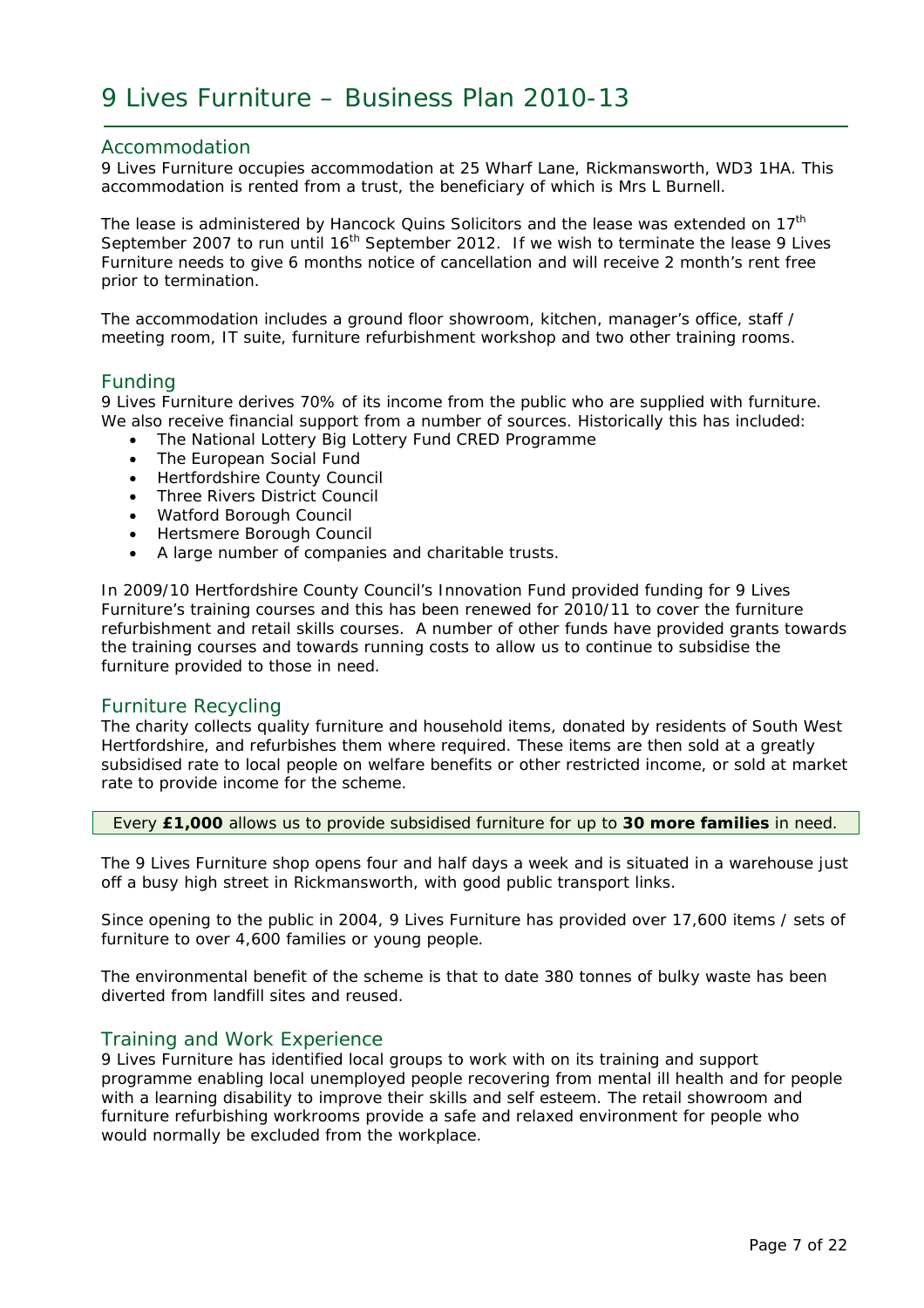Every **£1,000** allows us to provide training courses for **two new students** with learning disabilities or mental ill health, helping to build their confidence and improve their employment opportunities.

The courses / work placements offered in 2009/10 were:

- Work experience placements
	- o Working in the showroom (as retail sales and customer service staff)
	- o On the delivery van as driver's mates
	- o In the office doing clerical work
- EDI accredited training courses
	- o Furniture restoration in the workshop on the premises
	- o Warehouse and retail skills working in the showroom
- **Other courses** 
	- o Personal Development and Confidence Building course

Since opening over 350 students have attended courses and 33 either moved into paid employment or into further education. The training and support of volunteers by 9 Lives Furniture has also gained recognition winning a 'Valuing Volunteers' award in 2006. In July 2007 9 Lives Furniture became an accredited EDI Training centre.

#### 2009/10 Achievements / Initiatives

Our new manager, Marie Frost, joined in January 2009. Marie very quickly settled into her role and implemented a number of improvements to 9 Lives Furniture's recycling and training / work experience programme.

These include:

• *New partnerships / sources of volunteers and students* 

Thrive Homes, West London Community College, Northwick Day Centre, Stop Gap, Ascend, Turning Point, Work Solutions, Old Vicarage Residential Home, Guideposts Trust and Dimensions.

• *eBay / Manager's specials* 

In order to provide additional income for the charity and allow 9 Lives Furniture to continue to provide the 50% subsidy for those in need, we now offer a small number of luxury items (often those refurbished in the workshop) as 'Manager's Specials', without a discount.

We also now offer a small number of items on eBay. This is managed by one of our associate tutors for a small commission. These items tend to be 'design classics' which can attract premium pricing online. The number and type of these items is carefully monitored to ensure that our core customer base is not deprived of essential items by this strategy.

#### • *Expansion into Hertsmere*

We have been planning to extend our collection / delivery area into Hertsmere for some time. Until recently (when the Peace Hospice opened a shop in Borehamwood) there was no furniture recycling service available and there was a high local demand. In 2009/10 we received a grant from Awards for All to pilot this expansion. Work is ongoing to raise awareness and to build relationships with local organisations, particularly the CAB who provide the referral form service.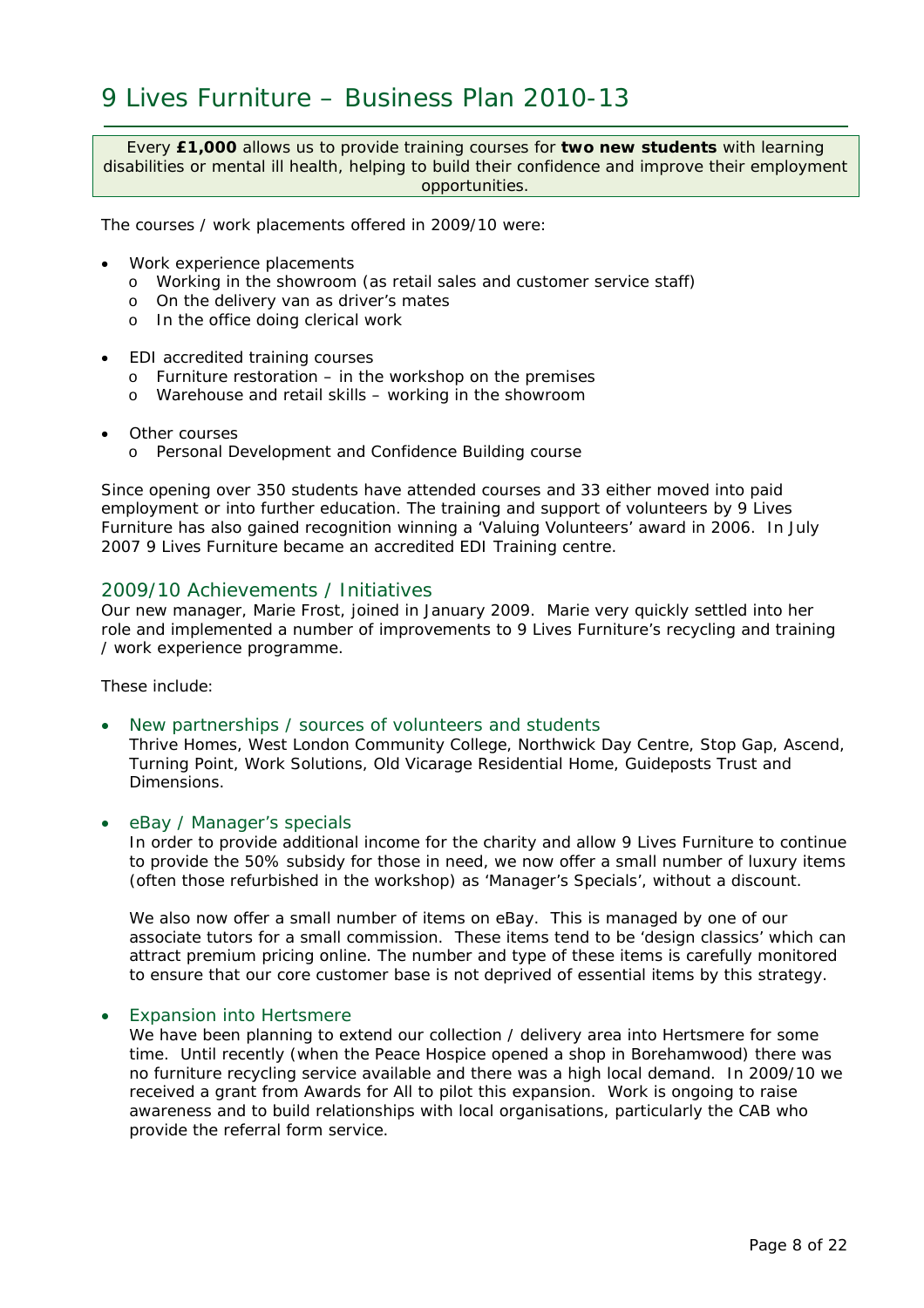#### • *Increased number of deliveries / collections per day*

Furniture throughput is a key driver of sales income and increasing the number of collections / deliveries from 8 to 10 a day (5 morning and 5 afternoon) has had a significant effect on sales. 9 Lives Furniture remains closed on Mondays (a measure taken at the end of 2008 due to staff shortages) but plans to reopen on Mondays during 2010 as well as investigate extending opening hours on other days.

#### • *Fundraising*

The Hertfordshire County Council Innovations Fund has provided funding for our training courses for the last two years and has agreed funding for 2010/11. In addition, there is an extensive fundraising programme to cover the rest of the training budget, allowing 9 Lives Furniture to continue to provide the 50% furniture subsidy for those in need and operate the free furniture collection service. This work has produced good results so far in 2010 and will continue on a regular basis.

#### • *Recycling*

In 2009/10 9 Lives Furniture diverted over 2,800 items of furniture from landfill – equating to nearly 60 tonnes - to provide much needed support to households in need. Since opening in 2003 over 380 tonnes has been recycled and reused.

#### • *Showroom Improvements*

Improvements to the showroom include:

- New reception desk and till
- Display area for items that have been refurbished in the workshop
- Improved and fairer reserve system
- Badges to identify staff and volunteers
- Improved soft furnishing section
- Repainting

We also commissioned and paid for a road sign at the beginning of 2010 to help people to find the warehouse but are still waiting for it to be put up by Hertfordshire Highways.

#### • *Training Improvements*

Our first EDI accredited courses finished in 2009/10 with workbooks completed and certificates issued. We are now able to self certificate, with EDI providing external verification.

Student numbers in 2009/10 were:

| • Furniture refurbishment                      | 20 |
|------------------------------------------------|----|
| • Warehouse / retail skills                    | 12 |
| • Personal development and confidence building | 22 |

Numbers were lower than expected on the Personal Development course – mainly because there are a number of other similar courses in the area. We have therefore decided to discontinue this course and concentrate on courses where we have a unique proposition and / or there is a local gap in services.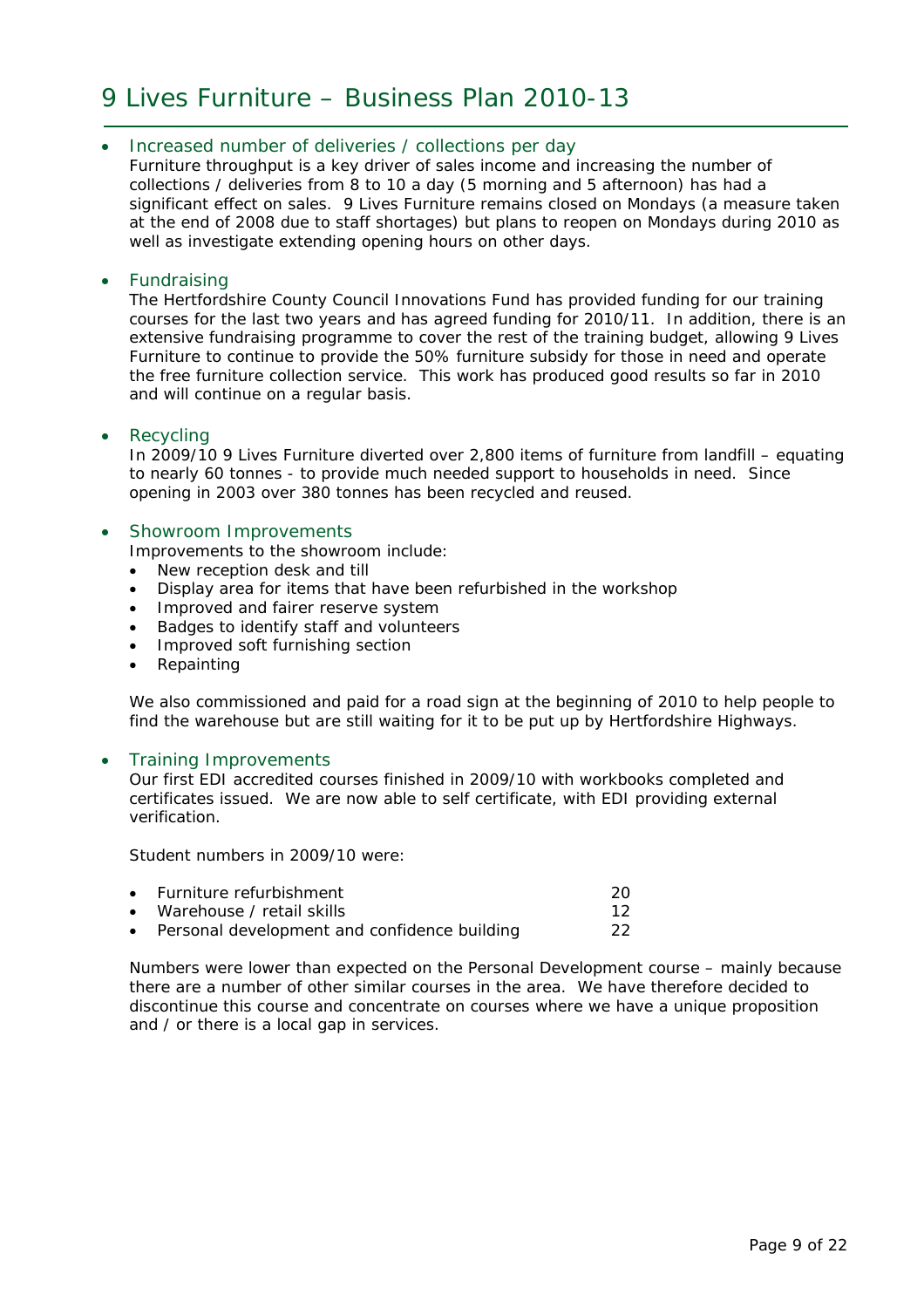### Section 4: Market place and competition

#### Market

9 Lives Furniture's business is focused on people in greatest need - older people, families and young people on low incomes, people leaving care or hospitals, refugees, people experiencing marriage breakdowns or house fires, people setting up home for the first time and exoffenders restarting their lives. Many of our customers are referred to us by the local Councils, housing departments and Citizens Advice Bureaux.

Our training and work experience placements are focused on adults with learning disabilities or recovering from mental ill health. They are referred to us by local day centres and mental health organisations and the local Centres for Voluntary Service (CVS).

#### Demographics and customer base – furniture recycling

9 Lives Furniture was initially established to provide a furniture recycling scheme for Watford and Three Rivers.

During 2007 and 2008 we had an increasing number of enquiries from Hertsmere, who at the time had no furniture recycling service and in 2009 we received a Lottery grant from Awards for All to fund a pilot expansion into Hertsmere. This commenced in October 2009 with leaflet drops through Hertsmere during December, January and February and contact with the Citizens Advice Bureaux throughout Hertsmere so that they can refer customers in need.

Since opening in 2004, 9 Lives Furniture has provided over 17,600 items of furniture to over 4,600 customers. The number of customers has grown steadily over the years, with 879 customers on 2010/11, of which 611 were new customers. The number of donors has grown since last year with, again, a large number of new donors in 2010-11. The number of items collected / delivered was lower in the last couple of years due to the reduction in the showroom hours and number of collections and deliveries (9 Lives Furniture shut on Mondays in November 2008 due to staff shortages).

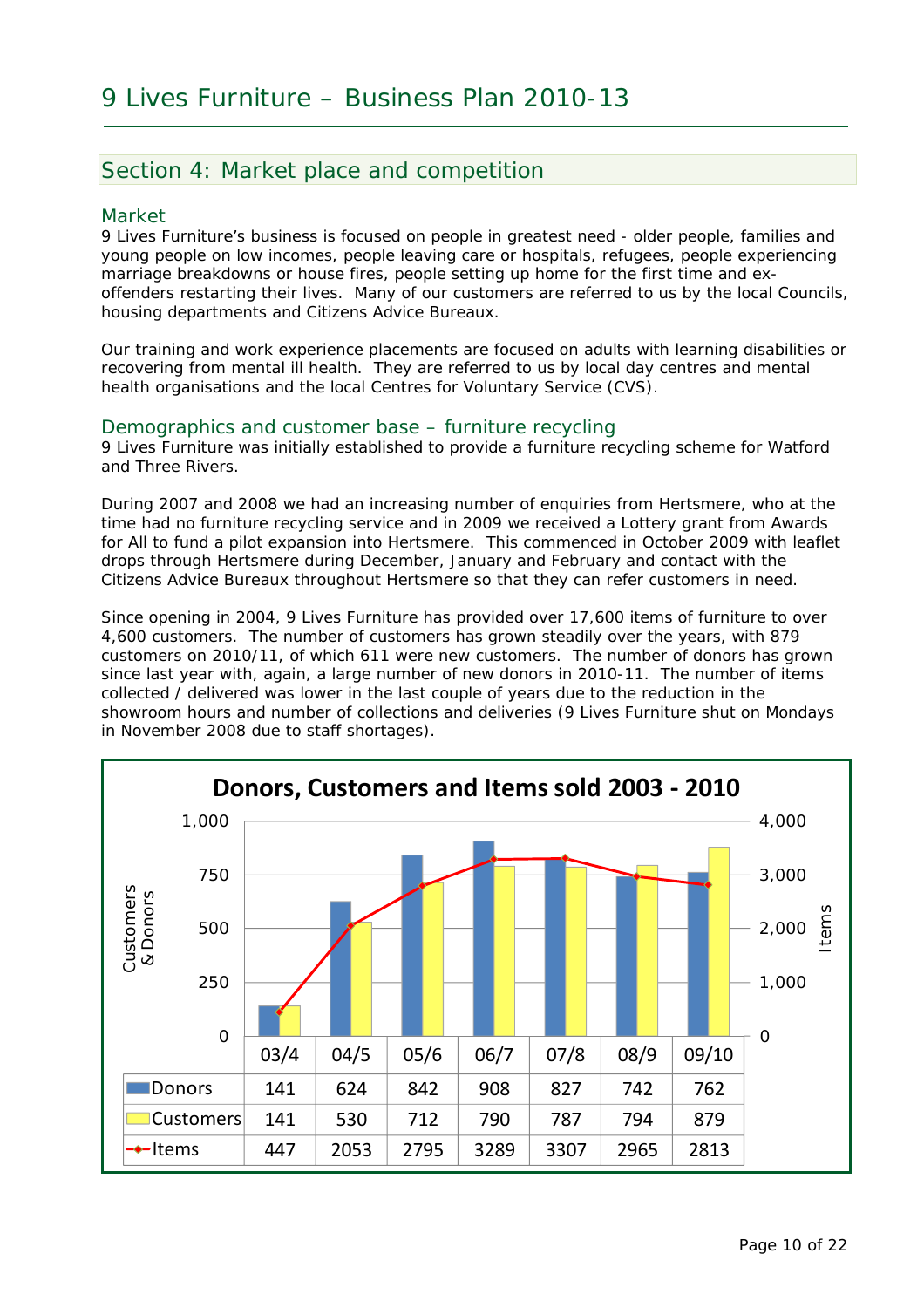The charts below give the current donation and customer base by area and the split between subsidised sales of furniture to those in need and 'full price' sales.

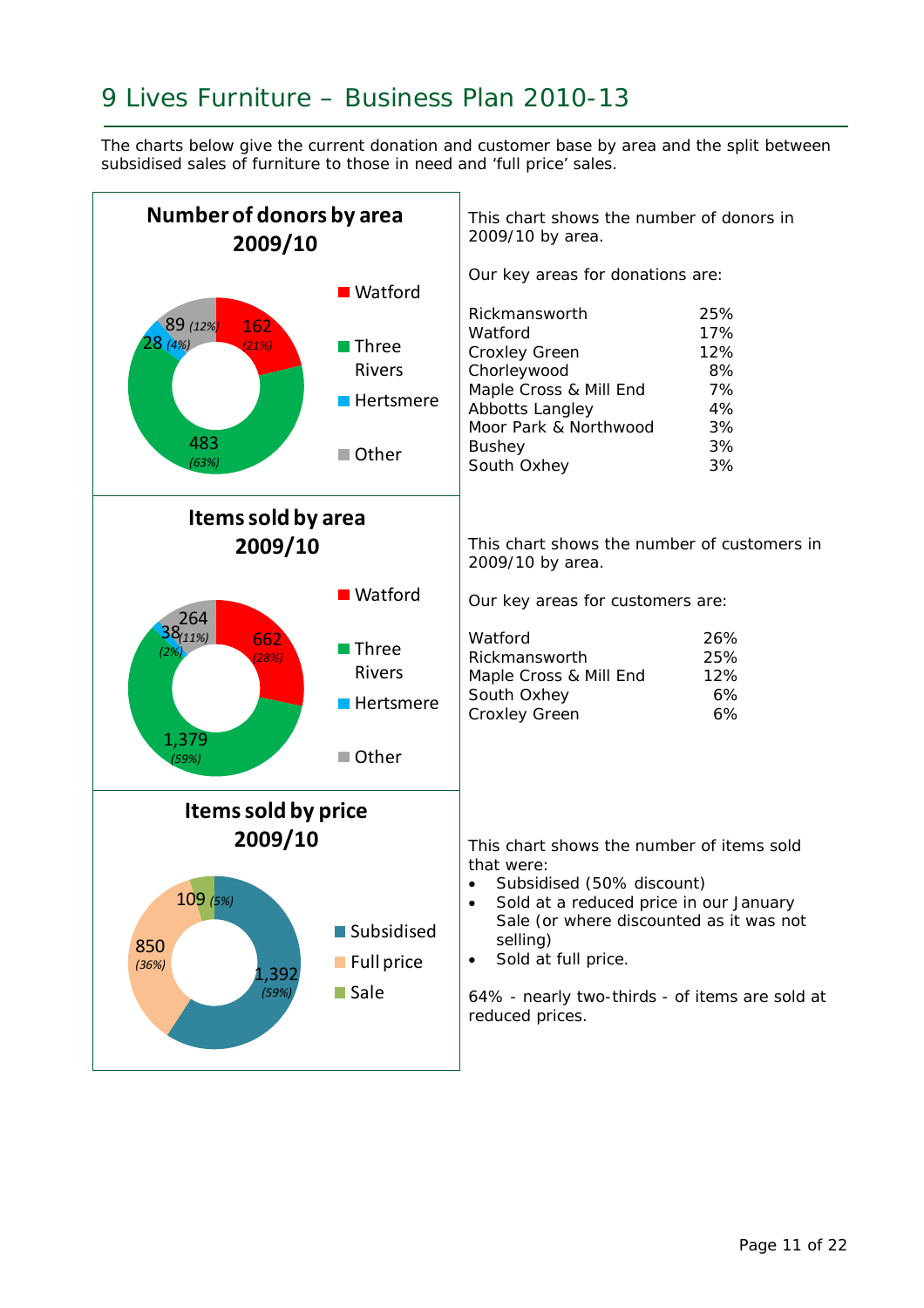#### *Three Rivers*

- Three River's population is 87,700.
- Three Rivers is ranked 293<sup>rd</sup> out of 354 local authorities in the Index of Multiple Deprivation (IMD) 2007
- Northwick, Hayling, Ashridge, Maple Cross and Langleybury wards feature comparatively highly on the IMD whilst wards such as Moor Park & Eastbury and Chorleywood West feature relatively low.
- South Oxhey (within Northwick ward with parts of Ashridge and Hayling) features as highly deprived against measures of income deprivation, employment deprivation, health deprivation and disability, education skills and training deprivation. South Oxhey is a key area for the provision of all 9 Lives Furniture services.
- Household recycling rates have risen from 49.26% to 54.01% in the District.
- In 2009/2010 people from Three Rivers accounted for 59% of the customer base at 9 Lives Furniture.

#### *Watford*

- Watford's population is 81,000.
- Watford is ranked 223rd out of 354 local authorities in the IMD 2007
- However, five of the most deprived smaller areas in Hertfordshire are in Watford, meaning the town has pockets of deprivation amongst areas of relative prosperity.
- Between April and June of 2009, almost 70 per cent of household waste was sent for reuse, recycling or composting.
- In 2009/2010 people from Watford accounted for 28% of the customer base at 9 Lives Furniture.

#### *Hertsmere*

- Hertsmere's population is 98,700.
- Hertsmere is ranked  $250<sup>th</sup>$  out of 354 local authorities in the IMD 2007
- Hertsmere is a relatively affluent area however there are significant variations between wards.
- Borehamwood Cowley Hill has the  $4<sup>th</sup>$  highest unemployment rate in the county. The 2007 Index of Multiple Deprivation shows that part of Borehamwood Cowley Hill ward is in the top 15% of the most deprived areas in the country.
- Cowley Hill features as highly deprived against measures of income deprivation, employment deprivation, health deprivation and disability, education skills and training deprivation. Every measure of deprivation shows increased levels of deprivation over the period 2004-2007.
- Other areas of deprivation also exist in parts of Bushey North, Potters Bar Oakmere and Borehamwood Brookmeadow and Borehamwood Kenilworth wards.
- The main areas of deprivation in Bushey are the barriers to affordable housing.
- The Household recycling rate in 2007/8 was 16.8%.
- In 2009/2010 people from Hertsmere accounted for 2% of the customer base at 9 Lives Furniture.

As can be seen from the analysis above, the area that 9 Lives Furniture services includes a mixture of areas of deprivation and areas of affluence. This mixture is an ideal combination for the furniture recycling business as donations from the more affluent areas provide good quality furniture for those in need from the more deprived areas.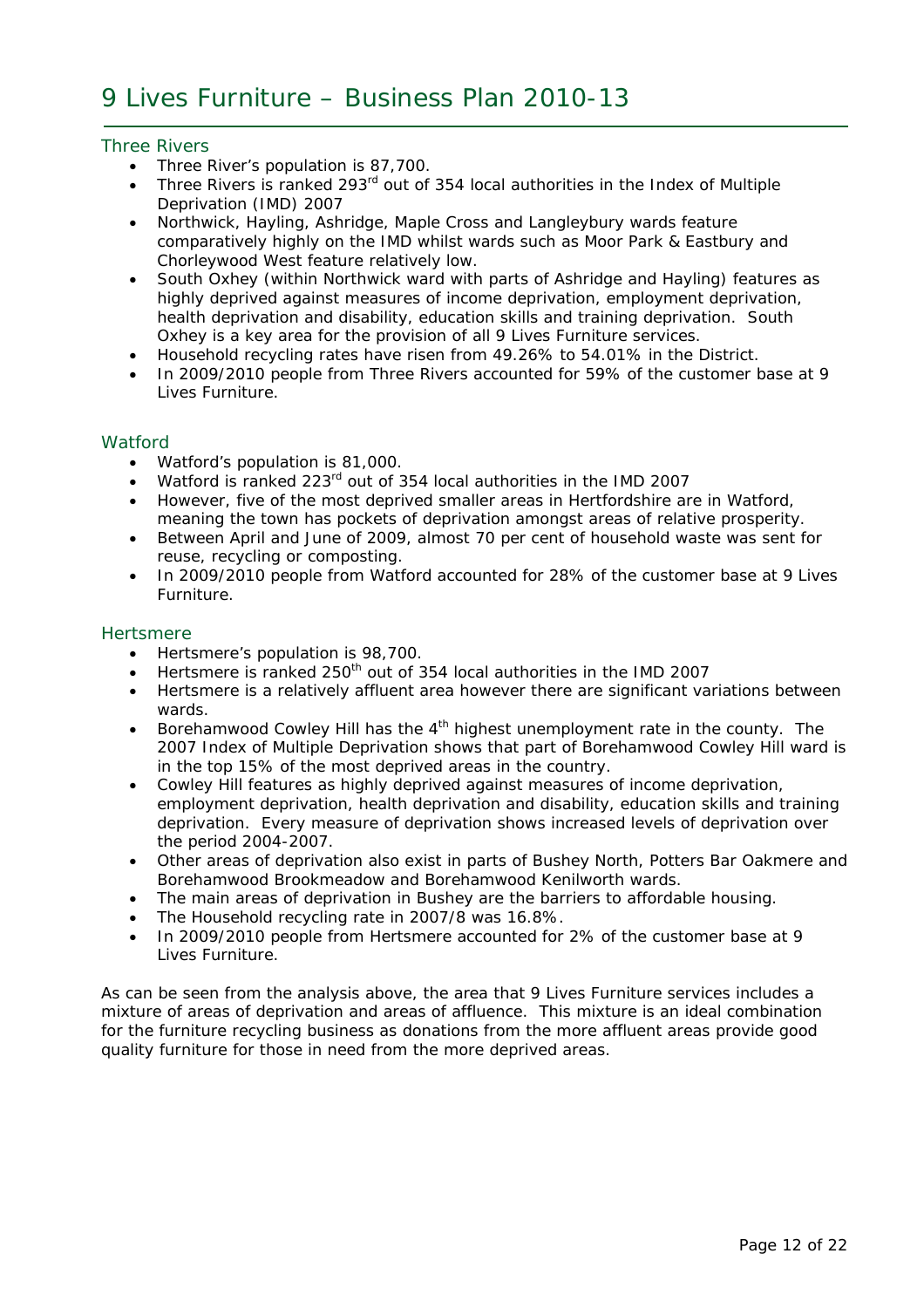#### Customer base – Training and Volunteering

9 Lives Furniture's training courses and work experience are targeted at adults with learning disabilities or recovering from mental ill health.

9 Lives Furniture students are referred to us by a number of local partners including Northwick Day Centre, Stop Gap, Ascend, Turning Point, Work Solutions, Guideposts Trust and Dimensions. Volunteers are referred by the local CVS in Rickmansworth and Watford.

The need for services and support for people with learning disabilities is greater in Hertfordshire where 0.7% are affected, compared to the national average of 0.3%.

#### Competition

9 Lives Furniture has a unique blend of services in the Watford and Three Rivers area. Other organisations providing similar services to 9 Lives Furniture within Watford, Three Rivers and Hertsmere and surrounding areas are detailed below. Wherever possible we seek to work in partnership with other local organisations.

9 Lives Furniture also works and shares best practice with similar organisations in other parts of the UK through the Furniture Re-Use Network and informal networking.

|                                                   | Area                                      | Services / Notes                                                                                                                                                                                                                                                                                                                                                       |
|---------------------------------------------------|-------------------------------------------|------------------------------------------------------------------------------------------------------------------------------------------------------------------------------------------------------------------------------------------------------------------------------------------------------------------------------------------------------------------------|
| <b>Within Watford, Three Rivers and Hertsmere</b> |                                           |                                                                                                                                                                                                                                                                                                                                                                        |
| <b>Ascend</b>                                     | Oxhey                                     | Ascend is based in South Oxhey. As a community<br>based charity, Ascend's work is all about moving<br>people forward, challenging their perceived barriers<br>to education and training; providing people with<br>more choice and control over their lives.                                                                                                            |
| <b>Betel</b>                                      | Watford                                   | Betel of Britain is a caring, not-for-profit Christian<br>community dedicated to restoring homeless and<br>substance-dependent people to productive,<br>independent lifestyles.<br>They operate a number of furniture stores across the<br>country.                                                                                                                    |
| Good Samaritans,<br><b>All Saints Church</b>      | South Oxhey                               | Provide furniture for reuse. Donated furniture is<br>welcome.                                                                                                                                                                                                                                                                                                          |
| <b>New Hope Trust</b>                             | Watford                                   | A business enterprise scheme that restores self-<br>esteem to homeless or recently resettled people<br>through woodwork and furniture recycling.                                                                                                                                                                                                                       |
| Oxfam                                             | Watford                                   | Donations of good quality furniture including sofas<br>and suites, beds of all sizes, tables and chairs,<br>wardrobes and many other types of homeware in<br>good condition.                                                                                                                                                                                           |
| <b>Peace Hospice</b><br><b>Shops</b>              | South Oxhey<br>Chorleywood<br>Borehamwood | The Peace Hospice, based in Watford, cares for<br>people living with a life limiting or terminal illness<br>and supports their families.<br>They have shops in Watford, South Oxhey, Bushey,<br>Tudor, Garston, Radlett, Chorleywood and<br>Borehamwood selling a wide range of new and good<br>quality used products including furniture, clothes<br>and bric-a-brac. |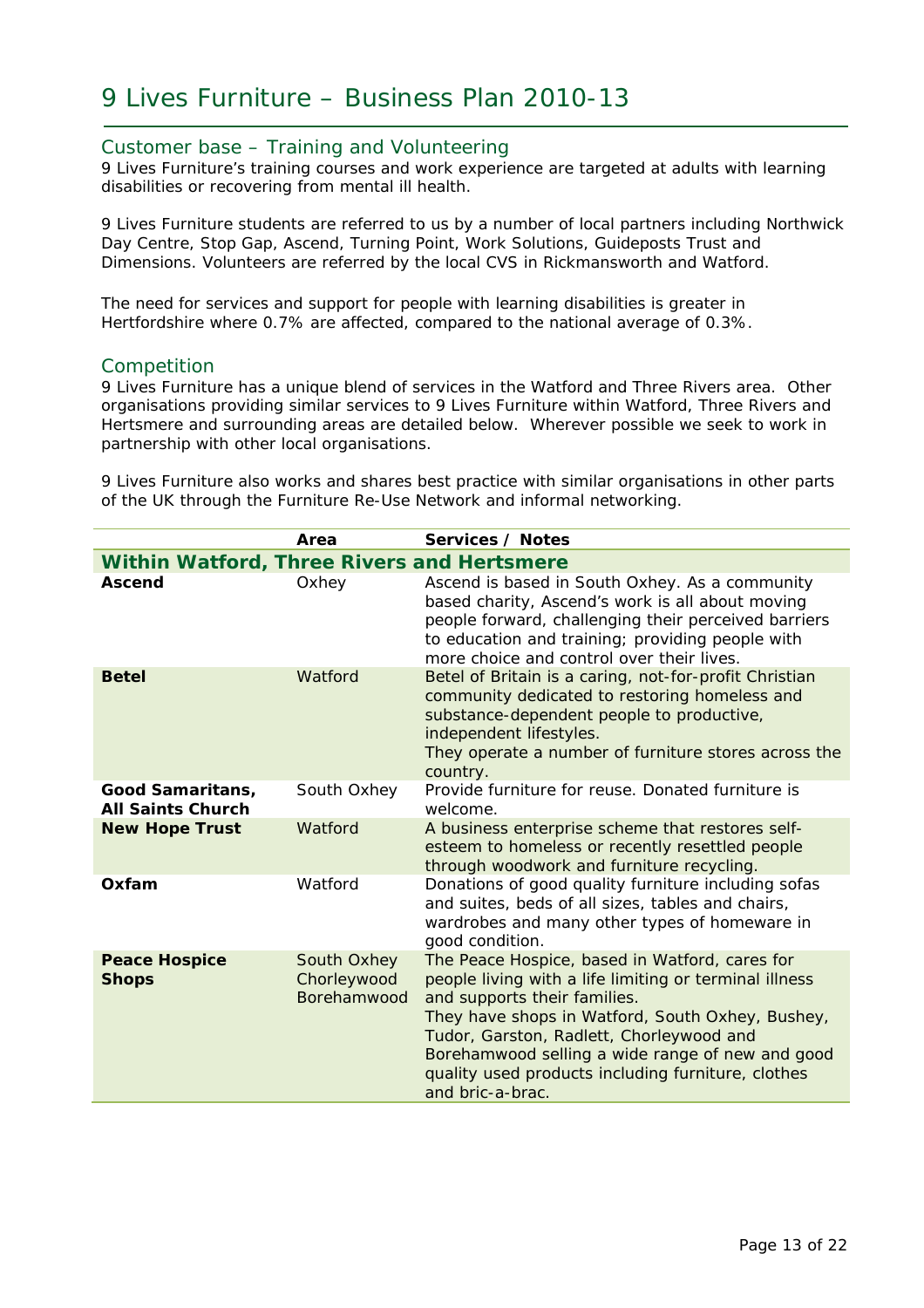|                                                      | Area                        | Services / Notes                                                                                                                                                                                                                                                                                                                                                                                                                                                                                      |
|------------------------------------------------------|-----------------------------|-------------------------------------------------------------------------------------------------------------------------------------------------------------------------------------------------------------------------------------------------------------------------------------------------------------------------------------------------------------------------------------------------------------------------------------------------------------------------------------------------------|
| <b>Surrounding Areas</b>                             |                             |                                                                                                                                                                                                                                                                                                                                                                                                                                                                                                       |
| <b>Emmaus</b>                                        | <b>St Albans</b>            | Emmaus St Albans shops accept donations of<br>household furniture, some electrical goods, toys and<br>books, bric-a-brac, bicycles, collectables and<br>antiques.<br>Many of the furniture donations pass through the in-<br>house workshop where they will be sympathetically<br>restored. The workshop will also design and build a<br>variety of items from scratch with a particular focus<br>on using recycled materials.<br>Emmaus also runs an eBay shop and has a wood<br>recycling business. |
| <b>Paradise Furniture</b><br>& Training<br>(Dacorum) | Hemel<br>Hempstead          | Whilst redistributing unwanted furniture the project<br>provides training and volunteering opportunities to<br>ex-offenders and people recovering from mental<br>illness.<br>Every year they redistribute 4,000 items of low-cost<br>second-hand furniture and white goods. People on<br>benefits get a 50% discount. They also re-upholster<br>items, including dining chairs and ottomans.                                                                                                          |
| <b>The Sharing Project</b>                           | <b>Chalfont St</b><br>Peter | Provide practical assistance to families and<br>individuals with needs for furniture and household<br>items, who are on low income or benefits.                                                                                                                                                                                                                                                                                                                                                       |
| <b>Trinity Activities</b>                            | Uxbridge                    | Shops recycle unwanted domestic furniture, provide<br>paid employment and training for disadvantaged<br>people and offer good quality, affordable furniture to<br>the local community.<br>All income from the business goes directly to the<br>employment and training of their service users.                                                                                                                                                                                                        |

Our volunteers also volunteer at a number of other local charities and businesses including Mencap, the Ovaltine Development, Springwell Animal Rescue and Sue Ryder shops.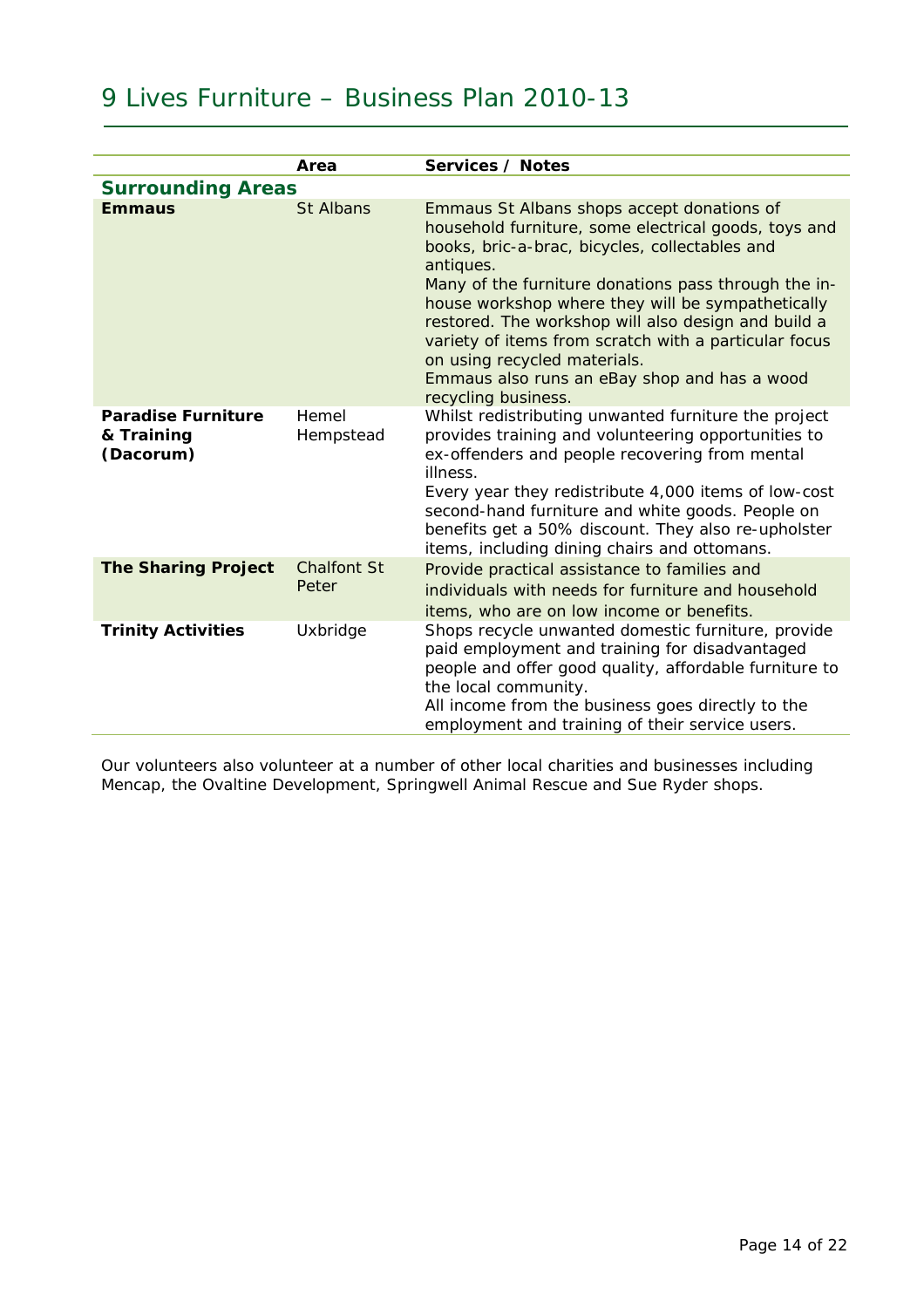### Section 5: Influencing factors, opportunities and risks/threats

|                 | <b>Strengths</b>                                                                                                                                                                                                                                                                                                                                                                                                                                                                                                                                           | <b>Weaknesses</b>                                                                                                                                                                                                                                                                                                                                                                     |
|-----------------|------------------------------------------------------------------------------------------------------------------------------------------------------------------------------------------------------------------------------------------------------------------------------------------------------------------------------------------------------------------------------------------------------------------------------------------------------------------------------------------------------------------------------------------------------------|---------------------------------------------------------------------------------------------------------------------------------------------------------------------------------------------------------------------------------------------------------------------------------------------------------------------------------------------------------------------------------------|
| <b>Internal</b> | Committed staff with blend of new<br>ideas and experience<br>Manager with adult learning<br>$\bullet$<br>background<br>Successful furniture recycling<br>$\bullet$<br>business model<br>Strong relationships with local<br>$\bullet$<br>voluntary and mental health<br>organisations<br>Good reputation and some good<br>$\bullet$<br>local support<br>Long term, loyal volunteers<br>$\bullet$<br>Increase in customers of 10%<br>$\bullet$<br>over 2008/9<br>New donors in 2009/10<br>$\bullet$<br>Committed funding for 2010/11                         | Not well known - lack of organised<br>$\bullet$<br>PR and marketing<br>Warehouse difficult to find<br>$\bullet$<br>Dependence on grant income for<br>both furniture subsidy and training<br>courses<br>Lack of showroom space limits<br>$\bullet$<br>furniture throughput<br>Subsidy system not well<br>understood<br>Previous low volunteer turnover<br>limited placements available |
| <b>External</b> | <b>Opportunities</b><br>Increase in people wishing to<br>recycle furniture<br>Strengthening relationships with<br>$\bullet$<br>local housing organisations<br>Potential to increase throughput<br>$\bullet$<br>with extended opening hours and<br>increased storage facilities<br>Continued expansion into<br>$\bullet$<br>Hertsmere<br>Potential income from Gift Aid<br>$\bullet$<br>Demand for other training courses<br>$\bullet$<br>- opportunity to add soft<br>furnishings course<br>Develop proper marketing plan<br>Improve signage and awareness | <b>Threats</b><br>Other furniture recycling<br>businesses in area<br>Significant competition for ongoing<br>funding                                                                                                                                                                                                                                                                   |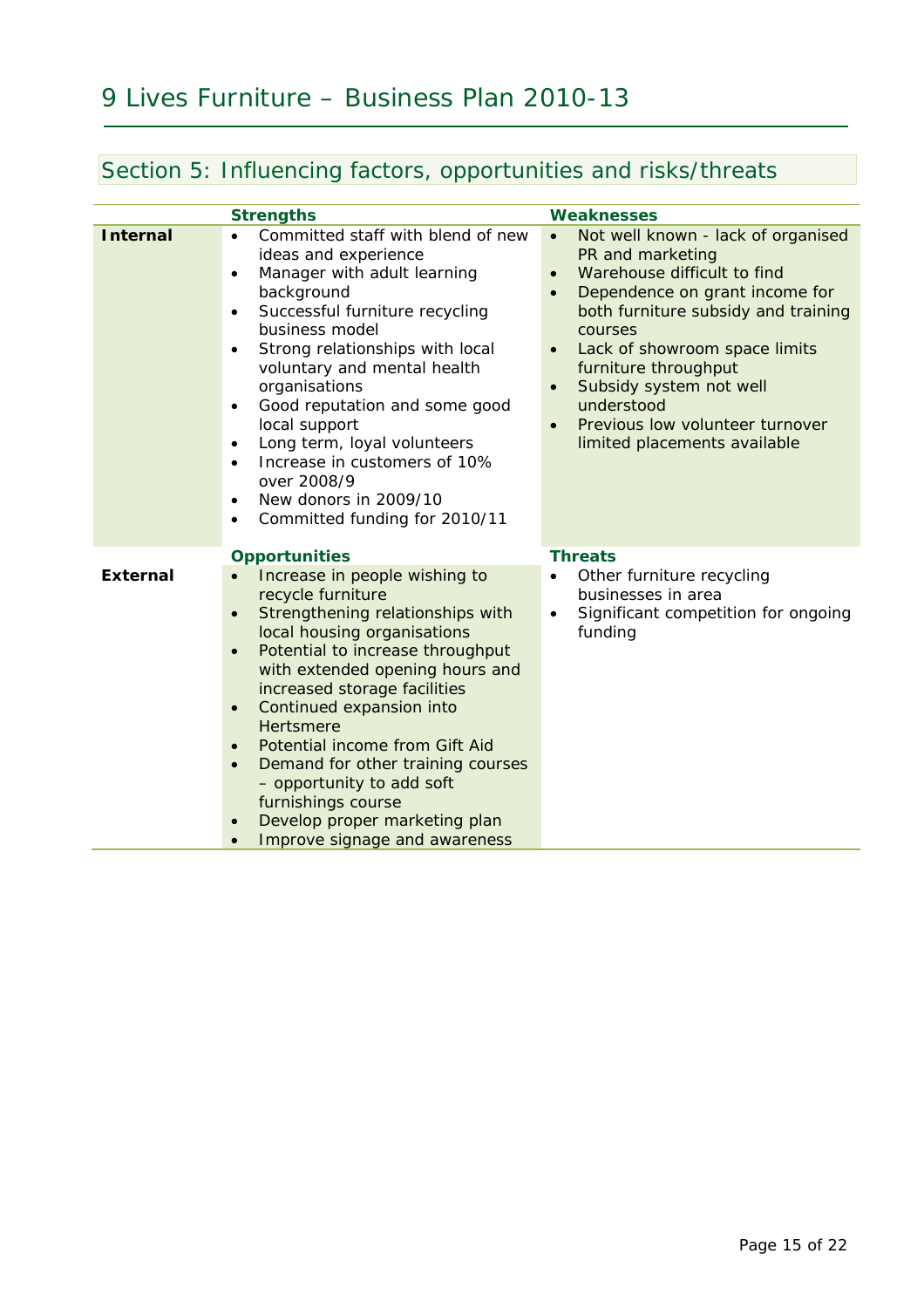### Section 6: Strategies

### Short-term (next 12 months)

|                        |                                                                                                                                                                                                                                                                                                                                                                           | Status / Timescale                                                           |
|------------------------|---------------------------------------------------------------------------------------------------------------------------------------------------------------------------------------------------------------------------------------------------------------------------------------------------------------------------------------------------------------------------|------------------------------------------------------------------------------|
|                        | Partnerships and volunteering<br>Continue to build Partnerships - furniture referrals,<br>student/volunteer referrals and shared training (e.g.<br>Guideposts Trust)                                                                                                                                                                                                      | Ongoing                                                                      |
| $\bullet$<br>$\bullet$ | Formalise Service Users Group (from volunteers group)<br>Continue to expand number of volunteers / students                                                                                                                                                                                                                                                               | July<br>Ongoing                                                              |
|                        | Training courses                                                                                                                                                                                                                                                                                                                                                          |                                                                              |
|                        | Continue furniture refurbishment course (15 students)<br>Funding secured from Herts CC Innovation Fund                                                                                                                                                                                                                                                                    | April                                                                        |
| ٠                      | Continue warehouse / retails skills course (12 students)<br>Funding secured from Herts CC Innovation Fund<br>$\circ$                                                                                                                                                                                                                                                      | April                                                                        |
|                        | Introduce new IT Skills courses<br>To include people with learning disabilities and<br>$\circ$<br>recovering from mental ill health and the long term<br>unemployed<br>Entry level (10 week course)                                                                                                                                                                       | October                                                                      |
|                        | Level 1 (30 week course)<br>Six students per course                                                                                                                                                                                                                                                                                                                       |                                                                              |
|                        | Funding to be secured<br>$\circ$<br>Investigate opportunities for soft furnishing course                                                                                                                                                                                                                                                                                  | Ongoing                                                                      |
| $\bullet$              | Income development<br>Implement Gift Aid - get agreement from donors to claim Gift<br>Aid on sales proceeds of items they donate, advise them once<br>sold and complete quarterly returns to HMRC<br>Develop income for furniture refurbishment commissions<br>(and separately track higher prices for refurbished furniture)<br>- positioned carefully as students' work | Donor agreements<br>started March 2010.<br>First return end of June<br>April |
| $\bullet$<br>٠         | Broaden furniture refurbishment service to include painting<br>and re-upholstering of furniture etc<br>Reopen showroom and reinstate collections/deliveries on<br>Mondays (would need 1 more driver day, driver's mates and<br>possibly additional showroom staff/volunteers)                                                                                             | Trial underway                                                               |
|                        | Grant financing received to (partially) cover first year<br>$\circ$<br>- will be self-financing in long term                                                                                                                                                                                                                                                              | July                                                                         |
| $\bullet$              | Increase storage at warehouse (and thus allow for increased<br>throughput)                                                                                                                                                                                                                                                                                                |                                                                              |
|                        | Purchase a storage container for car park<br>$\circ$<br>Introduce racking for sofas in warehouse<br>$\circ$                                                                                                                                                                                                                                                               | June<br>August                                                               |
| ٠                      | Review other extension of hours e.g. late opening, weekend                                                                                                                                                                                                                                                                                                                | October                                                                      |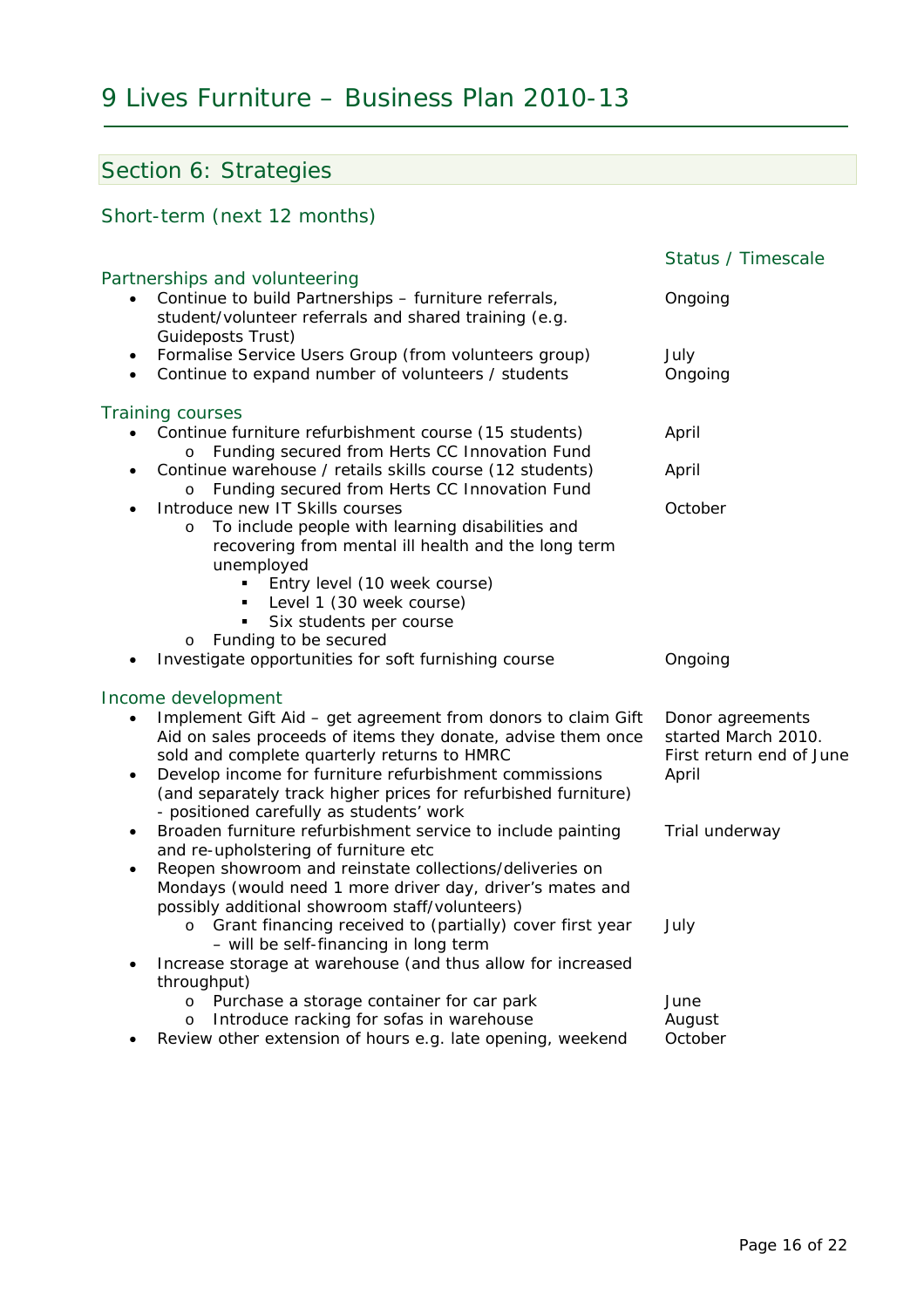|                                                                                                                                                                                                                                   | Status / Timescale                     |
|-----------------------------------------------------------------------------------------------------------------------------------------------------------------------------------------------------------------------------------|----------------------------------------|
| IT upgrade                                                                                                                                                                                                                        |                                        |
| Revamp website to bring up to date and allow us to maintain.<br>Consider displaying some current items for sale, allow donors<br>to request collections etc.<br>Joan of Arc School are interested in doing this for us<br>$\circ$ | August                                 |
| Review if training room IT needs updating in line with IT skills<br>٠<br>course                                                                                                                                                   | August                                 |
| Improve donor / buyer database - to record gift aid, allow for<br>٠<br>updating / correction of details and further reports<br>Requirements document being prepared to get<br>$\circ$<br>estimates                                | September                              |
| Ensure office IT network is stable / fit for purpose<br>٠<br>Currently stable but to be monitored<br>$\circ$                                                                                                                      | Ongoing                                |
| Develop marketing plan                                                                                                                                                                                                            |                                        |
| Ensure local council websites properly reflect 9 Lives<br>Furniture's services                                                                                                                                                    | May                                    |
| Telephone number / delivery time cards - successfully piloted<br>٠<br>printing them ourselves, now get bulk order printed<br>professionally                                                                                       | May                                    |
| Cards for local publicity (to replace current leaflets)<br>٠<br>Secure professional assistance with plan<br>$\bullet$<br>o Seeking volunteer through CVS                                                                          | May<br>June                            |
| Improved signage (van and showroom) to include website<br>$\bullet$<br>Regular press release / stories<br>٠<br>Improved website (see IT upgrade)<br>٠                                                                             | June<br>Ongoing, starting July<br>July |
| Use removals companies / estate agents to promote service<br>$\bullet$<br>(including website links?)                                                                                                                              | October                                |
| <b>General Operations/Premises</b>                                                                                                                                                                                                |                                        |
| Referral cards for customers on benefits (improvement to<br>$\bullet$<br>current system)                                                                                                                                          | June                                   |
| Explore options for use of upholstery workshop<br>Possible additional showroom managed by volunteers<br>$\circ$                                                                                                                   | July                                   |

#### Medium term

- Furniture business to pay for itself in 2012 and beyond
- Continued fundraising to provide grants to cover cost of training courses
- Develop further training revenue room hire and paid courses to reduce grants required
- New training courses upholstery (including public course to raise funds), communication, customer service, NVQ customer service for more advanced students, more courses for general unemployed (expand to include all who are disadvantaged)
- Consider expansion of collection / delivery area from Rickmansworth base into neighbouring areas outside Hertfordshire (e.g. Denham, Northwood, Chalfonts, Amersham) – review competitors etc
- Consider more formal expansion including additional premises / warehouse space
- Explore potential of using local vacant shops for storage / display of items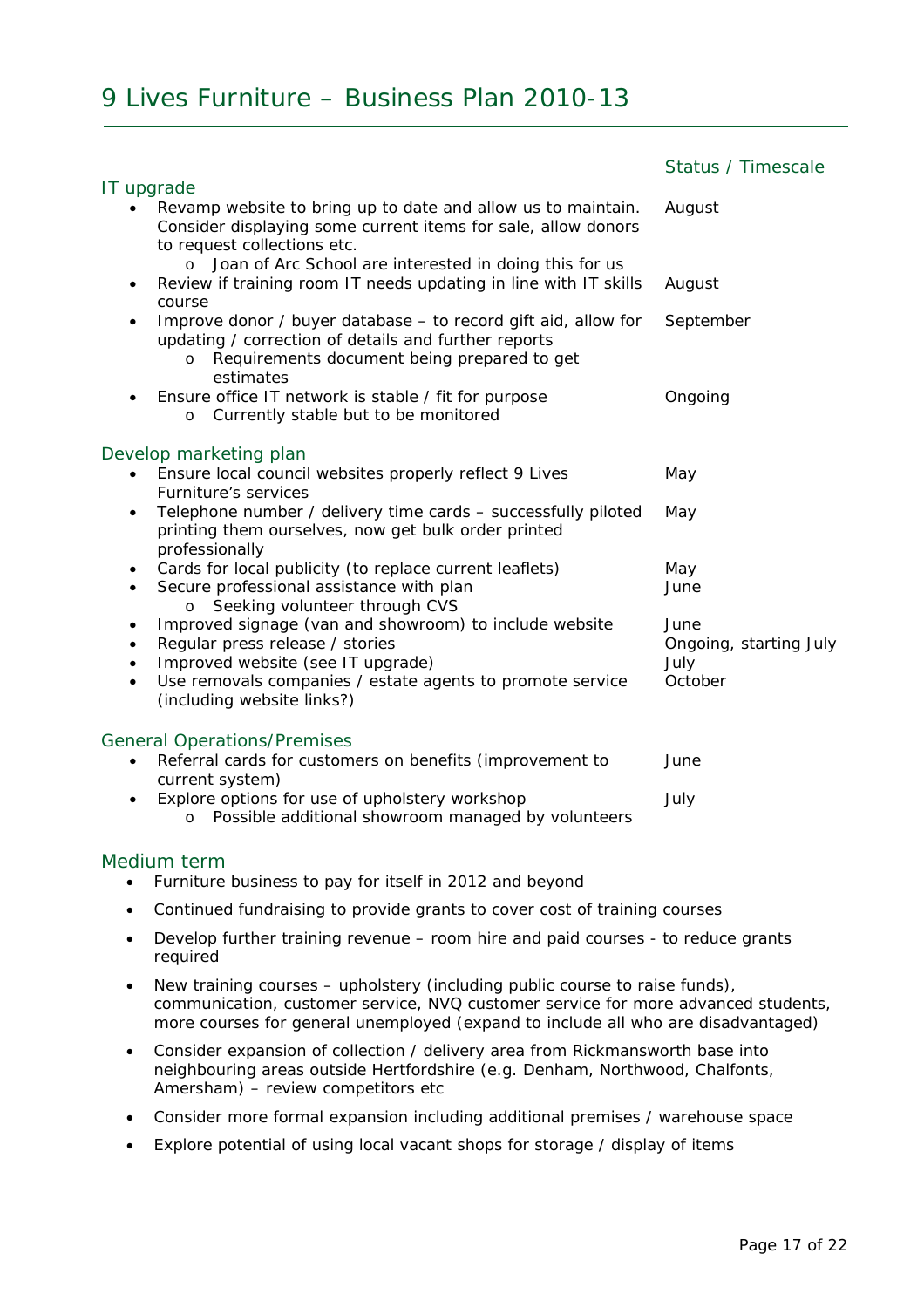### Section 7: Management Committee and Staff

#### Management Committee

The trustees have a wide range of experience in business, finance, charity work, education, mental health, social housing and the relief of poverty that brings great benefit to the operation of the charity. Trustees meet six times a year, including an annual planning / strategy meeting.

| <b>Name</b>        | <b>Role at 9 Lives</b>                      | <b>Experience</b>                                                                                                                                |
|--------------------|---------------------------------------------|--------------------------------------------------------------------------------------------------------------------------------------------------|
| <b>Irvin Cohen</b> | Treasurer, Company<br>Secretary and trustee | <b>Chartered Accountant</b>                                                                                                                      |
| Lorna Cunningham   | Trustee                                     | Manager of Guideposts Trust                                                                                                                      |
| Deborah Durkin     | Chair                                       | Management consultant                                                                                                                            |
| Rosemary Hadfield  | Trustee                                     | Retired school teacher<br>Chair of governors of St Clement Danes school<br>Trustee of the Anchor Fund<br>Trustee of the Holborn Estate Charity   |
| Albert Perahia     | <b>Charity Secretary</b><br>and trustee     | <b>Founding trustee</b><br><b>Trustee of Mencap</b>                                                                                              |
| Dolly Torkilsden   | Trustee                                     | Manager of Stadium - local housing association<br>hostel                                                                                         |
| Pat Walton         | <b>Trustee</b>                              | <b>Founding trustee</b><br>Previously manager of Emergency Furniture Unit<br>Administrative Secretary of an International<br>Church organisation |

#### *Constitutional arrangements*

Trustees / Directors serve for three years before standing for re-election. 9 Lives Furniture's Memorandum and Articles was amended in March 2009 to remove the requirement for trustees/directors to serve only six years before standing down and not being able to stand again for two years. This provides continuity for the charity. There are regular changes in trustees and new trustees are recruited as appropriate to provide the expertise needed and represent our user group.

#### **Staff**

9 Lives Furniture is managed by a full-time Manager. Other staff are:

- Two part time Team Leaders
- Two part time Drivers
- One part time Trainer (Furniture Refurbishment)

#### *Volunteers*

In addition to paid staff 9 Lives Furniture relies on the contribution made by a significant number of volunteers including:

- Drivers
- Driver's Mates collecting and delivering furniture
- Showroom volunteers, assisting customers and keeping the premises clean and tidy
- Furniture refurbishment ex students who refurbish donated items for sale in the showroom and work on independent commissions.
- A team of volunteers who assist with the administration, web site and IT

#### *Contractors*

9 Lives Furniture also uses self employed tutors to provide specialist training and outsources its accounts function.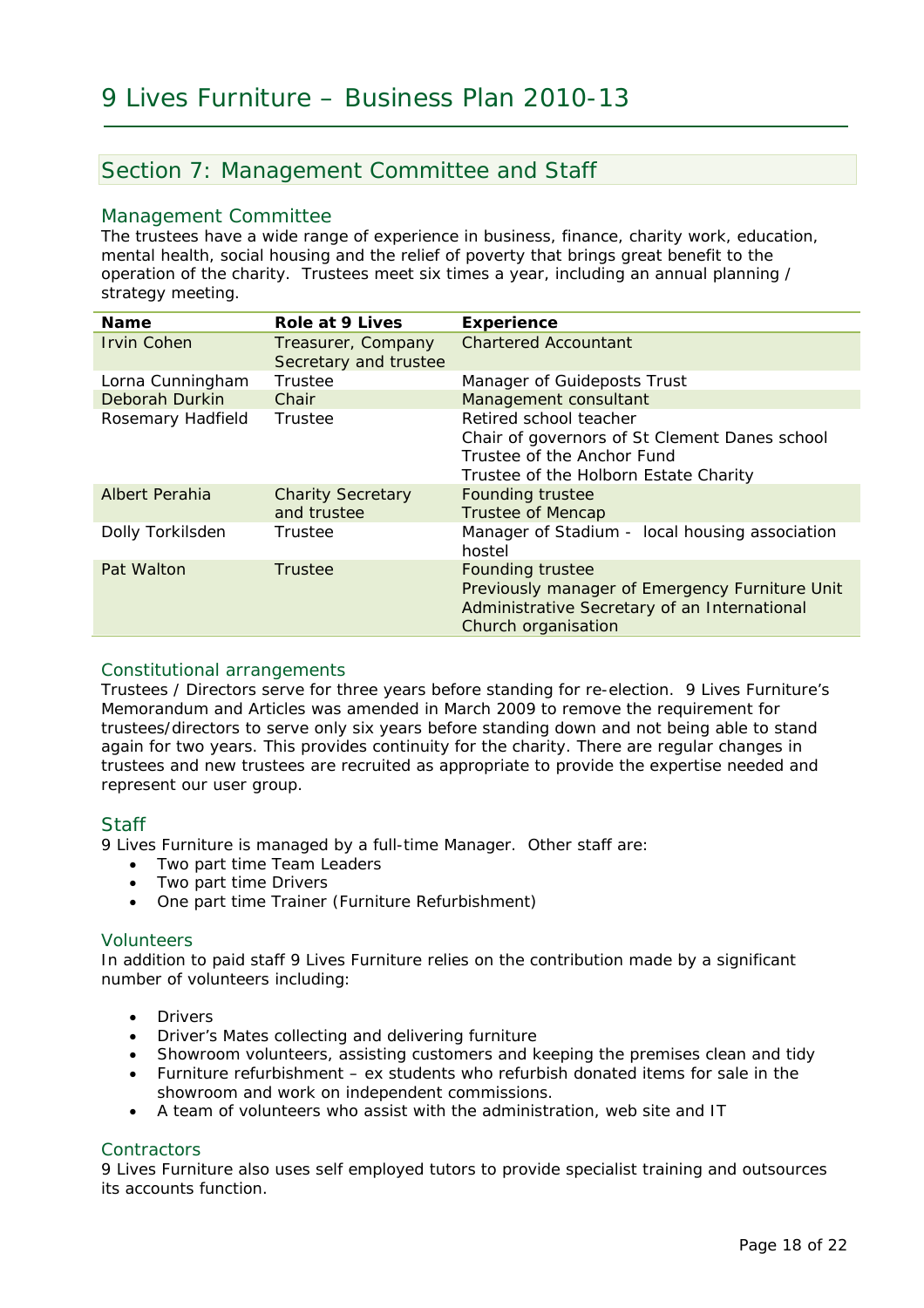### Section 8: Financial Information and Requirements

#### Financial Summary

In the early years of 9 Lives Furniture we received significant grants from CRED and ESF funds and many charitable trusts. Over time we have built the charity's sales income so that it now covers 70% of expenditure and have reduced the charity's reliance on grant income. We have also reduced costs over time (there were one-off staff and legal costs of £25,000 in '08/09 relating to an employment issue).

As a result of these actions 9 Lives Furniture had a small positive balance in 2009/10 and is budgeting / planning for a similar position for the next three years.



| <b>Financial</b><br>Year | Sales $+$<br><b>Interest</b> | Grants   | Total<br><b>ncome</b> | <b>Expenditure</b> | <b>Surplus</b> | <b>Unrestricted</b><br>reserves |
|--------------------------|------------------------------|----------|-----------------------|--------------------|----------------|---------------------------------|
| 03/04                    | £5,772                       | £102,172 | £107,944              | £71,021            | £36,923        | £26,078                         |
| 04/05                    | £33,444                      | £113,593 | £147,037              | £113,486           | £33,551        | £52,690                         |
| 05/06                    | £41,285                      | £131,448 | £172,733              | £135,469           | £37,264        | £92,583                         |
| 06/07                    | £46,178                      | £100,975 | £147,153              | £142,122           | £5,031         | £87,644                         |
| 07/08                    | £55,904                      | £72,131  | £128,035              | £149,312           | $-E21,277$     | £77,343                         |
| 08/09                    | £58,393                      | £37,165  | £95,558               | £141,803           | $-E46,245$     | £29,214                         |
| 09/10                    | £83,767                      | £35,546  | £119,313              | £117,331           | £1,982         | <b>TBA</b>                      |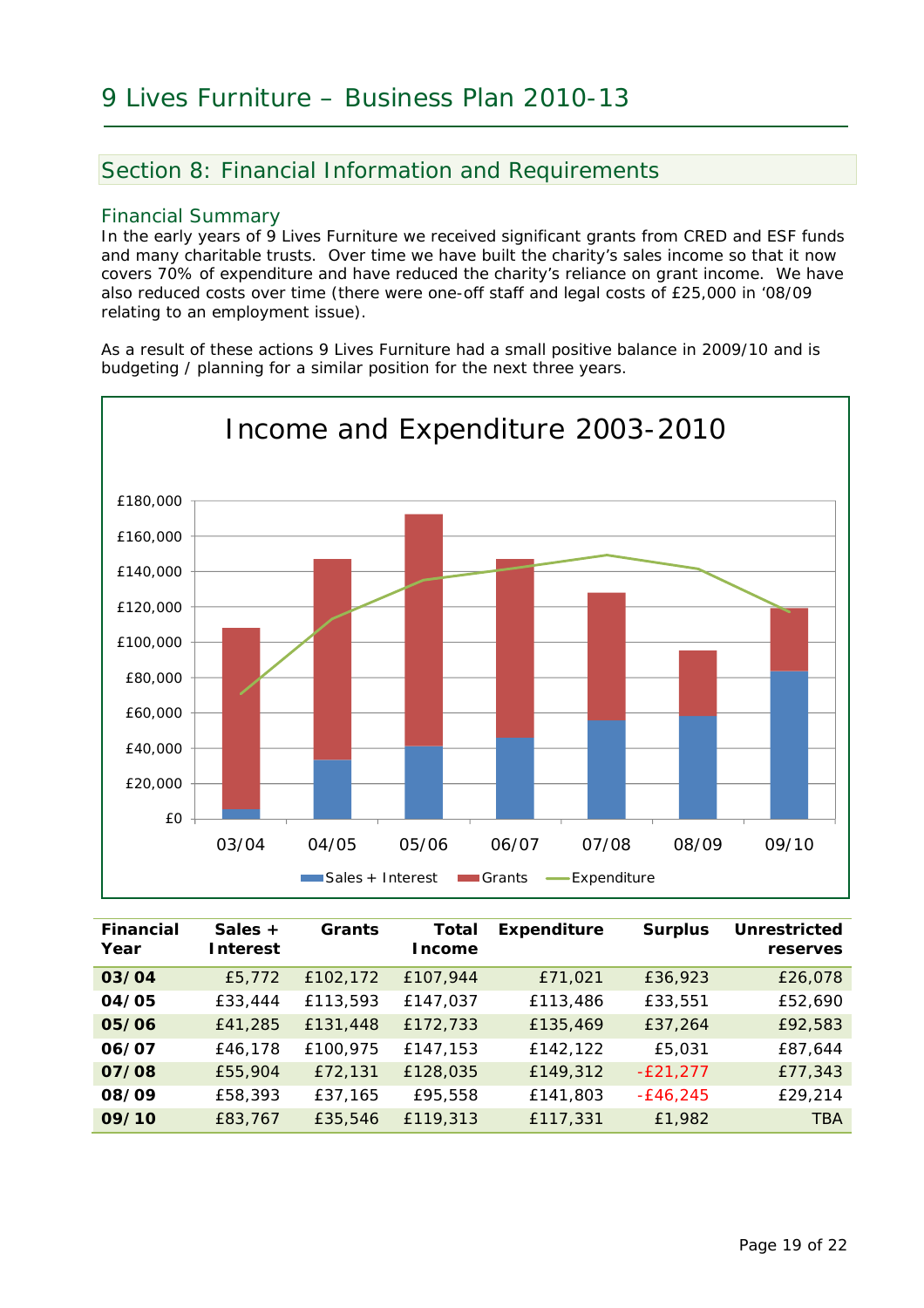#### Three year plan

The outline financial plan for the next three years is given below along with the actuals for 2009/10 (these are taken from 9 Lives Furniture's own records – the formal year end accounts are being prepared).

Our objective is to make the furniture recycling business self-sustaining in 2012 and on an ongoing basis whilst continuing to rely on statutory and grant income for the training courses and for capital / equipment purchases.

|                                                         |                                        | '09/10<br>actual | 10/11<br>budget | 11/12<br>budget | 12/13<br>budget |  |
|---------------------------------------------------------|----------------------------------------|------------------|-----------------|-----------------|-----------------|--|
| <b>Furniture</b><br>recycling                           | Showroom running costs                 | $-66,684$        | $-72,567$       | $-72,471$       | $-74, 121$      |  |
|                                                         | Furniture sales                        | 78,531           | 70,600          | 78,000          | 82,500          |  |
|                                                         | <b>Gift Aid</b>                        | $\Omega$         | 2,100           | 4,000           | 5,000           |  |
|                                                         |                                        | 11,847           | 133             | 9,529           | 13,379          |  |
|                                                         |                                        |                  |                 | $-20,133$       |                 |  |
| Collection /<br>delivery                                | Costs                                  | $-16, 465$       | $-17,371$       |                 | $-20,673$       |  |
|                                                         | Income                                 | 3,465<br>3,000   |                 | 8,120           | 10,120          |  |
|                                                         |                                        | $-13,000$        | $-14,371$       | $-12,013$       | $-10,553$       |  |
|                                                         |                                        |                  |                 |                 |                 |  |
| <b>TOTAL FURNITURE BUSINESS</b>                         |                                        | $-1,153$         | $-14,239$       | $-2,484$        | 2,826           |  |
|                                                         |                                        |                  |                 |                 |                 |  |
| Training<br><b>Furniture</b><br>refurb + retail<br>only | Training costs                         | $-34,182$        | $-33,169$       | $-41,356$       | $-42,666$       |  |
|                                                         | Furniture refurb income                | 1,000            | 1,400           | 2,000           | 2,500           |  |
|                                                         | Room hire/training income              | 715              | 480             | 1,500           | 2,000           |  |
|                                                         |                                        | $-33,467$        | $-31,289$       | $-37,856$       | $-38,166$       |  |
|                                                         |                                        |                  |                 |                 |                 |  |
| <b>Income</b>                                           | Grants / donations<br>already secured  | 35,546           | 43,609          | 2,000           | 2,000           |  |
|                                                         | Further grants / donations<br>required |                  | 1,891           | 38,300          | 33,400          |  |
|                                                         | Other income                           | 56               | 40              | 100             | 100             |  |
|                                                         |                                        |                  |                 |                 |                 |  |
| <b>Totals</b>                                           | <b>Expenditure</b>                     | $-117,331$       | $-123,108$      | $-133,960$      | $-137,460$      |  |
|                                                         | <b>Income</b>                          | 119,313          | 123,120         | 134,020         | 137,620         |  |
|                                                         |                                        |                  |                 |                 |                 |  |
| <b>Balance</b>                                          |                                        | 1,982            | 12              | 60              | 160             |  |
|                                                         |                                        |                  |                 |                 |                 |  |
| <b>Total reserves</b>                                   |                                        | 42,962           | 42,974          | 43,034          | 43,194          |  |

#### Reserves Policy

The trustees set a policy that reflects the need to maintain current operations whilst providing for future commitments. It is the policy of the charity that unrestricted funds which have not been designated for a specific use should be maintained sufficient to pay off staff, settle the rent to the end of the break clause and cover basic operational costs. This figure is currently £20,000.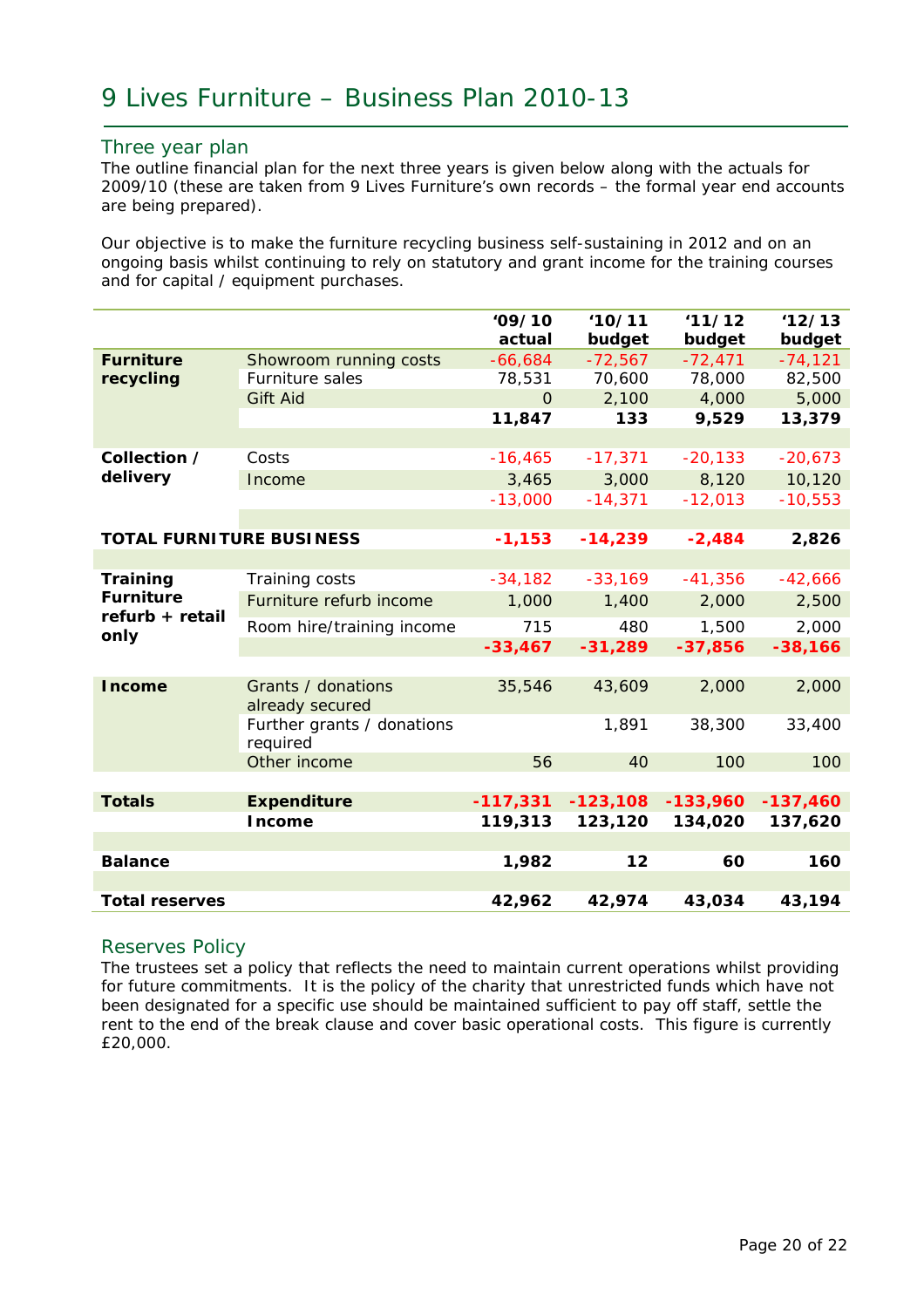### Contact Details



Website: www.9livesfurniture.org.uk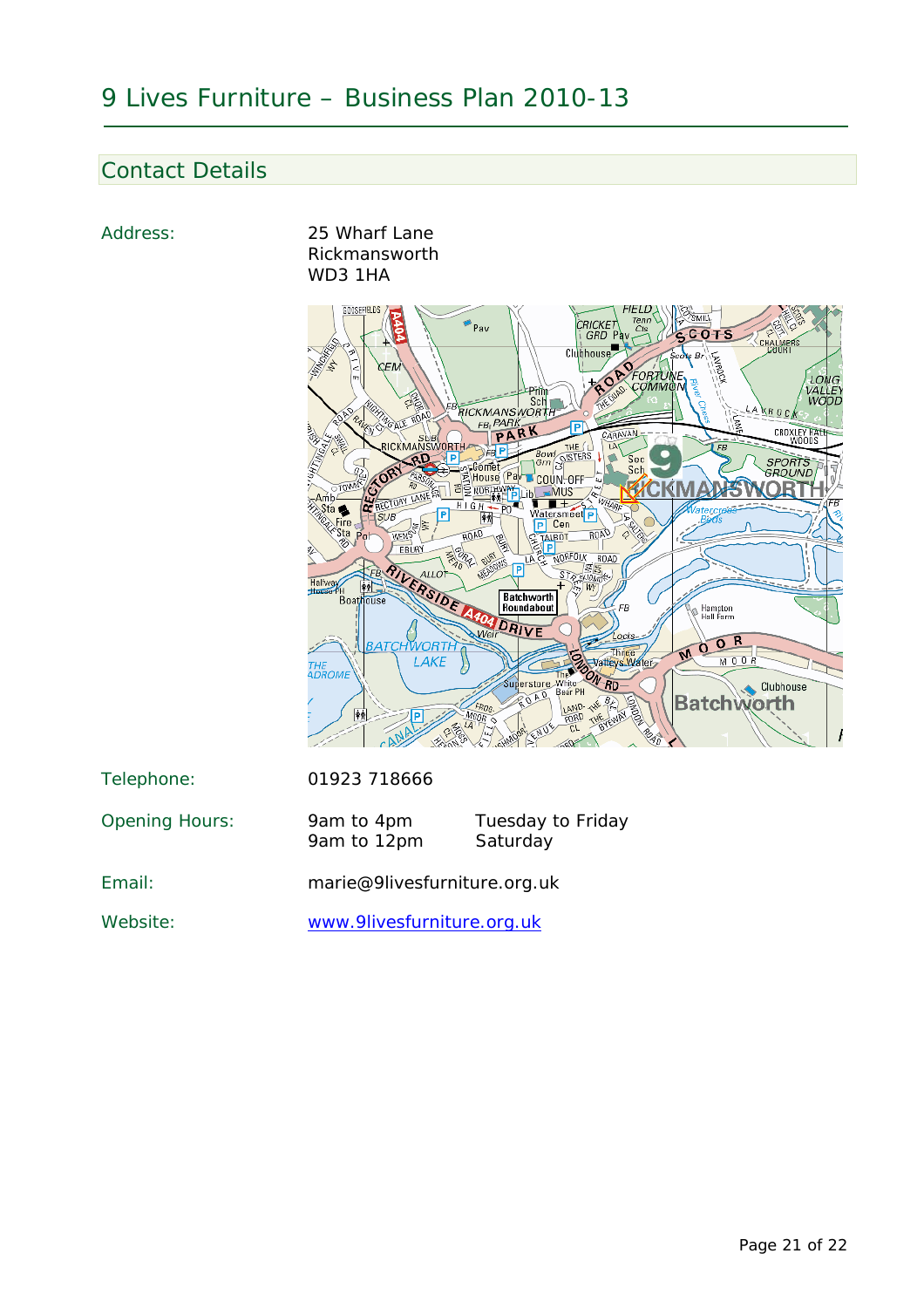Appendix – 2009/10 Financials